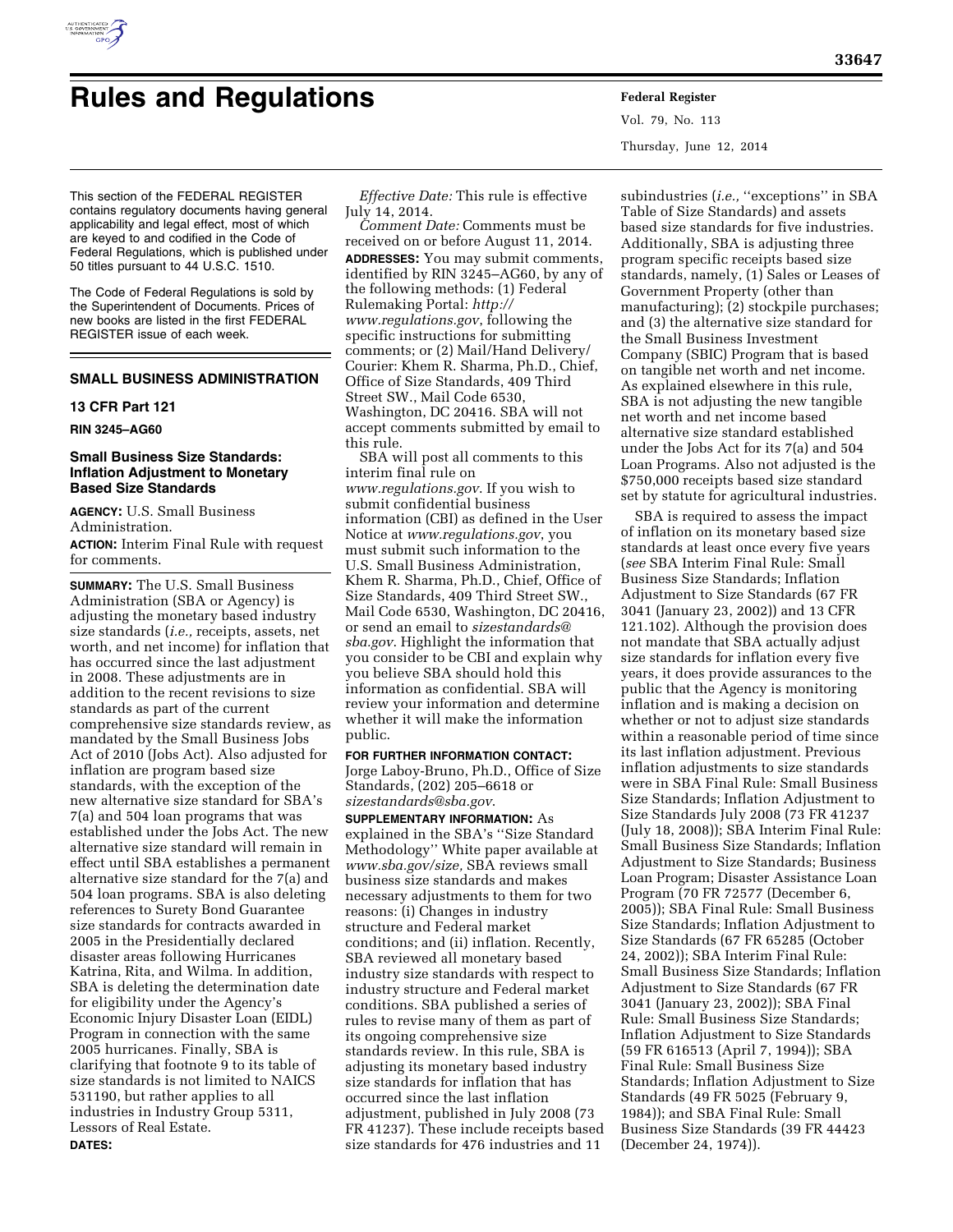Many businesses may have lost small business eligibility for Federal assistance under SBA's monetary based size standards simply because of inflation that has occurred since the 2008 adjustment. This rule aims to reinstate those firms' eligibility for Federal assistance.

As mentioned above, the adjustment for inflation in this rule applies to all monetary based industry size standards, except for the \$750,000 receipts based size standard for agricultural industries (which is set by the statute). Adjustments in this rule are in addition to revisions that were part of SBA's ongoing comprehensive size standards review, as mandated by the Jobs Act. SBA's comprehensive size standards review primarily focused on industry structure (*i.e.,* average firm size, startup costs and entry barriers, industry concentration, and distribution of firms by business size) and Federal contracting trends. It did not consider the impacts of inflation on size standards.

Rather than reviewing all size standards at one time, for the comprehensive review, SBA reviewed size standards on a Sector by Sector basis over a period of several years. The objective of the comprehensive size standards review is to review all size standards and make necessary adjustments so that they are consistent with current industry structure and Federal market conditions. Including inflation as an additional factor in the analysis would have meant applying different inflation rates to different sectors at different times. For example, the applicable inflation would be lower for sectors reviewed earlier in the cycle and higher for those reviewed later, resulting in inconsistent size standards across sectors and industries. To avoid this, SBA decided to evaluate all monetary based size standards for inflation separately at one time upon completion of the comprehensive review. As mentioned above, SBA recently completed reviewing all monetary based industry size standards.

Updating size standards based on inflation, in addition to latest industry and Federal contracting data under the comprehensive review, not only satisfies the Jobs Act's mandate that SBA review all size standards, but also is consistent with Executive Order 13563 on improving regulation and regulatory review.

### **SBA's Inflation Adjustment Methodology**

For this interim final rule, SBA has used the same methodology it has described in its ''Size Standards

Methodology'' White Paper, available at *[www.sba.gov/size](http://www.sba.gov/size)*. SBA had also applied the same methodology in its previous inflation adjustments, including the last adjustment in 2008. This methodology involves the following steps.

1. Selecting an inflation measure.

- 2. Selecting a base period.
- 3. Selecting an end period.

4. Calculating the inflation rate. 5. Adjusting the monetary based size standards.

### **Selecting an Inflation Measure**

SBA establishes small business size standards to determine eligibility of businesses for a wide variety of SBA's and other Federal programs. The majority of businesses participating in those programs are engaged in multiple industries producing a wide range of goods and services. Therefore, it is important that the Agency use a broad measure of inflation to adjust its size standards. In the past, SBA's preferred measure of inflation had been the chaintype price index for the U.S. Gross Domestic Product (GDP price index), published by the U.S. Department of Commerce, Bureau of Economic Analysis (BEA) on a quarterly basis as part of its National Income and Product Accounts (NIPA), available at *[http://](http://www.bea.gov/iTable) [www.bea.gov/iTable](http://www.bea.gov/iTable)*.

There are a number of other price indexes that the Federal Government produces to measure inflation. In its ''Size Standards Methodology,'' SBA has stated that, besides the GDP price index used in the previous adjustments, it may also consider using alternative inflation measures to adjust size standards in future inflation adjustments, including industry specific inflation indices that will better capture the variation in inflation levels across industries. Accordingly, for the current inflation adjustment, SBA reviewed some possible industry specific inflation measures. These included chain-type GDP price indices by industry from BEA and consumer and producer prices by industry from the U.S. Bureau of Labor Statistics (BLS). Additionally, in recent years, SBA received comments from the public suggesting that the Agency should consider using alternative measures of price indexes to adjust size standards for inflation (*see* SBA Final Rule: Small Business Size Standards; Business Loan Program and Disaster Assistance Loan Program 73 FR 41237 (July 18, 2008)). The commenters argued that the GDP price index underestimates inflation and that it does not account for cost increases that are unique to certain industries that may have experienced a higher rate of inflation than the one suggested by GDP price index. In

response, besides the GDP price index, in this rule, SBA also reviewed data on several alternative inflation measures published by the Federal Government, namely the consumer price index (CPI), the personal consumption expenditures price index (PCEPI), the producer price index (PPI), and the employment cost index (ECI). The Agency compared the performance of these indexes with the performance of the GDP price index to determine the appropriateness of using the GDP price index to adjust size standards for inflation. Below are brief descriptions of each of these indexes.

*GDP chain-type price index (GDP price index):* The GDP price index measures the prices of final goods and services produced by the U.S. economy. BEA produces this index on a quarterly basis. It is derived from the prices of personal consumption expenditures, gross private domestic investment, net exports, and government consumption expenditures, and gross investment. Therefore, it is a very broad measure of inflation in the economy. It is used to adjust for inflation the gross value of the output of the U.S. economy in NIPA during a period considered. For more information, refer to the BEA Web site at *[http://www.bea.gov/national/](http://www.bea.gov/national/Index.htm) [Index.htm](http://www.bea.gov/national/Index.htm)*.

*Consumer price index (CPI):* The CPI, produced monthly by the BLS, is a measure of the average change in the prices paid by urban consumers for a market basket of goods and services, including imports. The federal government, Federal Reserve Bank, and the private sector use this index as an economic indicator to assess inflationary pressures in the economy. The CPI and its components are also used to adjust other economic series (including various components of NIPA by the BEA) for price change and to convert these series to inflation-free or constant dollars. Finally, the CPI is used to adjust social security and other Government payments. For a detailed explanation, refer to the BLS Web site at *<http://stats.bls.gov/cpi>*.

*Personal consumption expenditures price index (PCEPI):* Similar to the CPI, the PCEPI measures the change in prices paid for goods and services purchased by consumers, and is produced by the BEA on a quarterly basis. The two indexes are similar, but they differ in terms of coverage, weighting, and calculation procedures (*see [http://](http://www.bea.gov/iTable) [www.bea.gov/iTable](http://www.bea.gov/iTable)*). Given its low volatility, comprehensive coverage of goods and services, and historical revision of the data, the Federal Reserve Bank uses the PCEPI to measure inflation for policy considerations.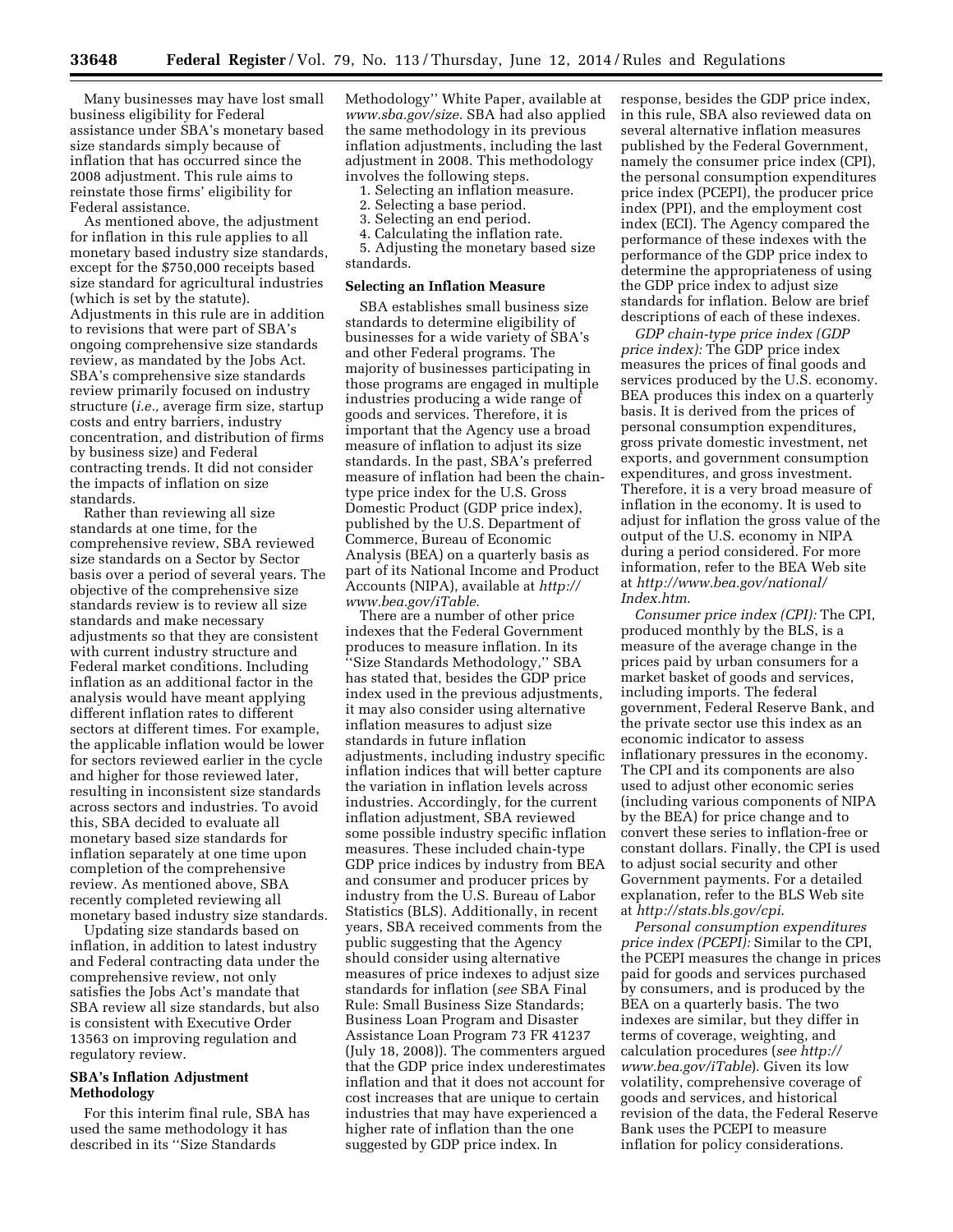*Producers' price index (PPI):* Also published by the BLS on a monthly basis, the PPI is a family of indexes that measure the average change over time in the prices domestic producers receive for their goods and services. Like the CPI, the PPIs data are used to adjust other economic time series for price changes and to translate those series into inflation-free or constant dollars. For example, constant-dollar GDP series are derived using deflators based on PPI data. The PPIs capture price movements of goods and services prior to the retail level. Therefore, they may not account for subsequent price changes experienced by businesses and final consumers. The U.S. government and the Federal Reserve Bank use PPI data in formulating fiscal and monetary policies. Finally, PPI data are also commonly used in escalating purchase and sales contracts. For more information, refer to the BLS Web site at *<http://www.bls.gov/ppil>*.

*Employment cost index (ECI):*  Produced by the BLS, ECI provides a quarterly measure of changes in labor costs (*i.e.* wages and salaries and other benefit costs), as well as changes in total compensation. It is one of the principal indicators used by the Federal Reserve Bank in assessing inflationary conditions in the economy. The ECI is also widely used by both Government and private sector. Some examples of its uses are to formulate and assess public policy, to aid collective bargaining negotiations, to evaluate benefit packages, to index Medicare payments, and to adjust wages in long-term contracts. For more information, refer to the BLS Web site at *[http://www.blsgov/](http://www.blsgov/new.released/eci.toc.htm)  [new.released/eci.toc.htm](http://www.blsgov/new.released/eci.toc.htm)*.

*Industry specific inflation measures:*  Additionally, SBA evaluated if the differences between inflation for individual industries and the overall measure of inflation, as measured by the GDP price index, are significant. For this, SBA examined the value added price indexes (VAPI) and Gross Output price indexes (GOPI) by industry contained in BEA's GDP-by-industry accounts tables (*see [http://www.bea.gov/](http://www.bea.gov/iTable) [iTable](http://www.bea.gov/iTable)*). Value added by industry is the contribution of individual industries to the nation's GDP. Gross Output by Industry measures goods and services produced by an industry, valued at producers' prices (*i.e.,* the prices received by producers, including excise and sales taxes). The VAPI and GOPI data are published only annually and the latest data available are for 2012. The level of industry disaggregation is not as detailed as in the Economic Census data. SBA calculated the inflation by industry between the

calendar years 2008 and 2012 using VAPI and GOPI, and computed the average inflation rate over all industries for which the data were available.

SBA also compared the inflation rates based on CPI, PCEPI, PPI, ECI, and the GDP price index for the period between the first quarter of 2008 and the second quarter of 2013. The results indicated that, although these price indexes tend to show some variations in the short run, they all move in the same direction in the long run, but in different magnitudes. Inflation based on the CPI and PCEPI measures was more or less similar to the one based on the GDP price index and it was somewhat higher based on the PPI and ECI measures. With some variations among industries, SBA found that, on average, inflation rate by industry based on VAPI and GOPI was also more or less similar to the overall inflation rate based on the GDP price index.

The above discussion shows that there exist differences among various price indexes with respect to what they measure and how they are derived. However, generally speaking, all indexes measure changes in some types of price levels in the economy and they all are used by the Government, Federal Reserve and private sector to assess inflationary pressures in the economy, deflate other economic data series, and adjust social security and other income payments. Each price index has its own limitations and advantages and there is no universal preference of one index to others.

As stated above, SBA requires a broad measure of inflation for adjusting its size standards for inflation. In general, the majority of firms participating in the SBA's and other Federal programs receive income or receipts from multiple industries. Among the various inflation measures SBA reviewed, the GDP price index appears to be the most comprehensive measure of movements in the general price level in the economy. It incorporates price changes for all sectors of the economy, including consumer products and services, capital goods, exports, and government services. It is also the most stable measure of inflation overtime relative to other price indexes, especially PPI and ECI. Besides, the GDP price index is widely used as a measure of inflation for policy purposes, and has historical validity and gained acceptance of the small business community. SBA believes that using some other price indexes (such as PPI and ECI) that yield higher inflation than the GDP price index will overestimate the adjustments for inflation and may affect the competitiveness of smaller businesses

for Federal opportunities. Most importantly, the GDP price index seems to incorporate information from most other indexes, including PPI, CPI, and ECI, since the BEA uses several subcomponents of these price indexes to deflate various components of GDP (*see*  BEA, ''Concepts and Methods of the U.S. National Income and Product Accounts'' at *<http://bea.gov/national>*).

For these reasons, SBA continues to prefer using the GDP price index as the best aggregate measure of inflation for the U.S. economy. Thus, as in the previous inflation adjustments, SBA has decided to use the GDP price index to adjust monetary based size standards for the current inflation adjustment as well.

### **Selecting the Base and End Periods**

For this rule, SBA selected the first quarter of 2008 as the base period, because it was the end period for the July 2008 adjustment. SBA selected the fourth quarter of 2013 as the end period for this inflation adjustment.

### **Calculating the Rate of Inflation**

The GDP price index for the base period was 98.5 and the GDP price index for the end period was 107.1. Accordingly, inflation increased 8.73 percent from the first quarter of 2008 to the fourth quarter of 2013 ((107.1  $\div$  98.5)  $-1.00 \times 100$  percent = 8.73 percent. During this period, inflation has been relatively subdued, principally because of a weak and slow economic recovery from the 2007–2009 recession of the U.S. economy, despite some bursts of sharp rises in energy and commodity prices at different times during the period.

#### **Making Adjustments to Size Standards**

*Adjustment to receipts based industry size standards:* Receipts based size standards were adjusted by multiplying their current levels by 1.0873, and rounding the results to the nearest \$500,000. Table 1, Inflation Adjustment to Receipts Based Size Standards, summarizes the results of the analysis for 16 different receipts based size standards levels, ranging from \$5 million to \$35.5 million. As stated elsewhere in the rule, the \$750,000 receipts based size standard for agricultural industries was not adjusted because it was set by the statute. The first column of Table 1 shows the current receipts based size standards, the second column shows their inflation-adjusted values but not rounded, the third column shows their inflation-adjusted values rounded to the nearest \$500,000, and the fourth column shows the count of industries and subindustries that are associated with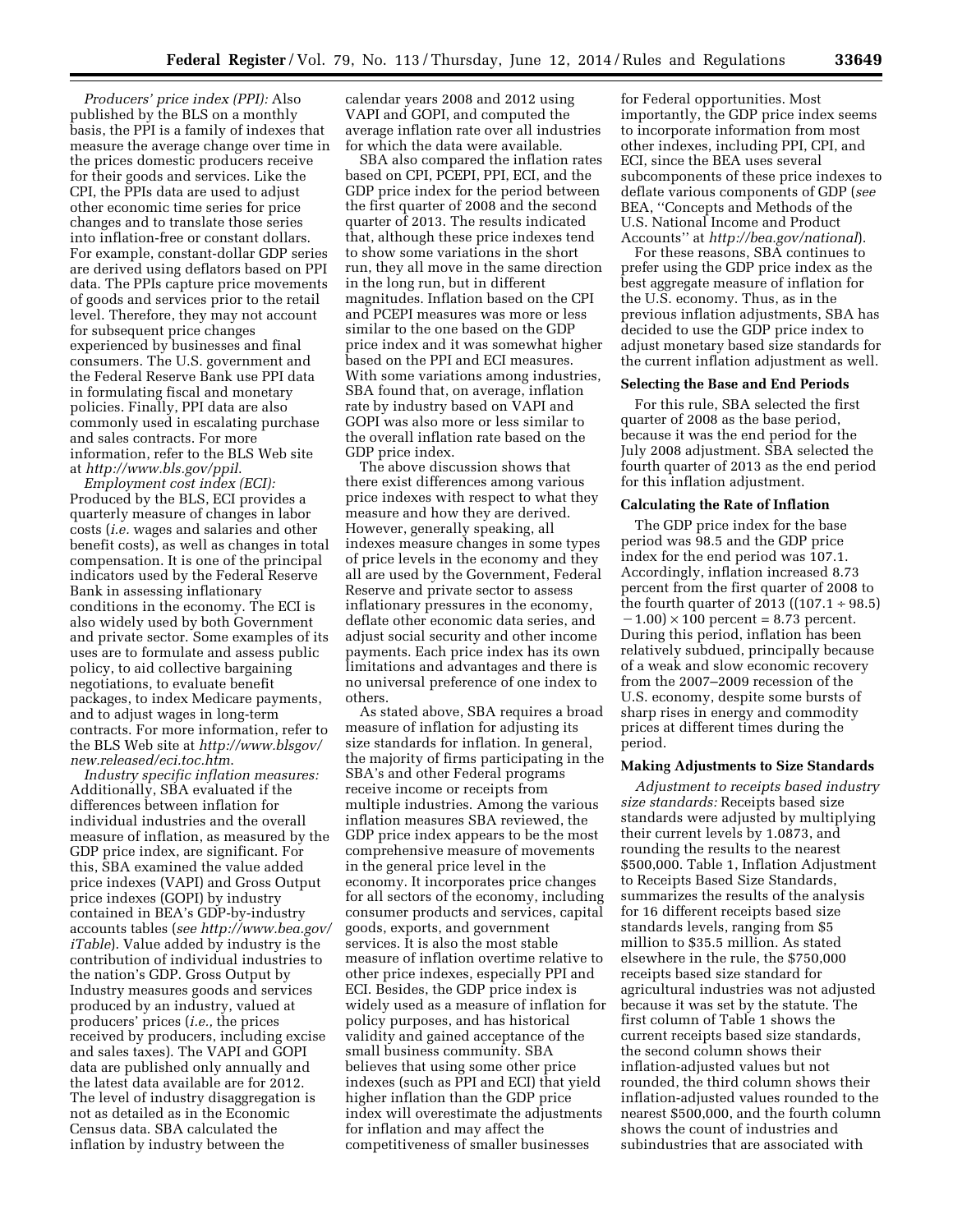each of the receipts based size standards levels. The results lead to adjustment to 487 size standards, including 476

industries and 11 subindustries or ''exceptions.''

|      | Current monetary based size standards<br>(\$ million) | Size standards<br>adjusted for<br>inflation, but not<br>rounded<br>(\$ million) | Size standards<br>adjusted for<br>inflation, rounded<br>to nearest<br>\$500,000<br>$($$ million) | Number of<br>industries<br>(incl. exceptions) |
|------|-------------------------------------------------------|---------------------------------------------------------------------------------|--------------------------------------------------------------------------------------------------|-----------------------------------------------|
|      | (1)                                                   | (2)                                                                             | (3)                                                                                              | (4)                                           |
|      |                                                       | \$5.4<br>7.6                                                                    | \$5.5<br>7.5                                                                                     | 4<br>127                                      |
|      |                                                       | 10.9<br>15.2                                                                    | 11.0<br>15.0                                                                                     | 39<br>94                                      |
|      |                                                       | 17.9                                                                            | 18.0                                                                                             |                                               |
|      |                                                       | 19.0                                                                            | 19.0                                                                                             | $\overline{2}$                                |
|      |                                                       | 20.7<br>25.0                                                                    | 20.5<br>25.0                                                                                     | 39                                            |
|      |                                                       | 27.7                                                                            | 27.5                                                                                             | 55                                            |
| 27.0 |                                                       | 29.4                                                                            | 29.5                                                                                             | 4                                             |
|      |                                                       | 30.4                                                                            | 30.5                                                                                             | 2                                             |
|      |                                                       | 32.1                                                                            | 32.0                                                                                             | $\overline{c}$                                |
|      |                                                       | 32.6                                                                            | 32.5                                                                                             | 40                                            |
|      |                                                       | 36.4                                                                            | 36.5                                                                                             | 11                                            |
|      |                                                       | 37.5                                                                            | 37.5                                                                                             |                                               |
|      |                                                       | 38.6                                                                            | 38.5                                                                                             | 65                                            |
|      |                                                       |                                                                                 |                                                                                                  | 487                                           |

## TABLE 1—INFLATION ADJUSTMENT TO RECEIPTS BASED SIZE STANDARDS

*Adjustment to assets based size standard:* Currently, five industries in North American Classification Systems (NAICS) Sector 52, Finance and Insurance, have the size standard of \$500 million in average assets. Similar to the receipts based size standards, the assets based size standard was adjusted by multiplying the current value by

1.0873. The result was \$543.7 million, but it was rounded to \$550 million.

*Adjustment to program based size standards:* Most SBA and other Federal programs apply size standards established for industries, as defined by the NAICS. SBA has also established a few size standards on a program basis rather than on an industry basis. These size standards were also adjusted for inflation in the same manner as the

receipts based industry size standards. Table 2, Inflation Adjustment to Program Based Size Standards, shows the program based size standards and their corresponding inflation-adjusted values. The size standard for ''smaller enterprises'' under the Small Business Investment Company (SBIC) Program is set by statute (*see* 13 CFR 107.710(a)) and, therefore, not adjusted.

TABLE 2—INFLATION ADJUSTMENT TO PROGRAM BASED SIZE STANDARDS

|                                                        | <b>CFR Citation</b> | Size standard in millions of dollars |                         |                                     |  |
|--------------------------------------------------------|---------------------|--------------------------------------|-------------------------|-------------------------------------|--|
| Program                                                |                     | Current size<br>standard             | Measurement             | Inflation-adjusted<br>size standard |  |
| Other Than Manufacturing<br>(which uses employee-based | 13 CFR 121.301(c)   | \$18.0<br>6.0<br>7.0                 | Average Annual Receipts | \$19.5<br>6.5<br>7.5                |  |
| size standards).<br>Stockpile Purchases                | 13 CFR 121.512      | 57.5                                 | Average Annual Receipts | 62.5                                |  |

### **Special Considerations**

*New Alternative Size Standard for 7(a) and 504 Loan Programs:* Effective September 27, 2010, the Jobs Act established a new temporary alternative size standard of tangible net worth of not more than \$15 million and net income of not more than \$5 million for SBA's 7(a) and 504 Loan Programs. On September 29, 2010, SBA issued Notice

5000–1175 advising lenders and the public that, effective September 27, 2010, the new statutory alternative size standard will apply for its 7(a) and 504 Loan Programs, thereby replacing the existing alternative size standard of \$8.5 million in tangible net worth and \$3 million in net income, then set forth in 13 CFR 121.301(b)(2). The Jobs Act also provided the new temporary alternative

size standard would remain in effect for the 7(a) and CDC/504 Loan Programs until the SBA's Administrator has established a different size standard through rulemaking. For this reason, in this rule, SBA is not adjusting the new alternative size standard for its 7(a) and 504 Loan programs for inflation. SBA will issue a different rule to establish a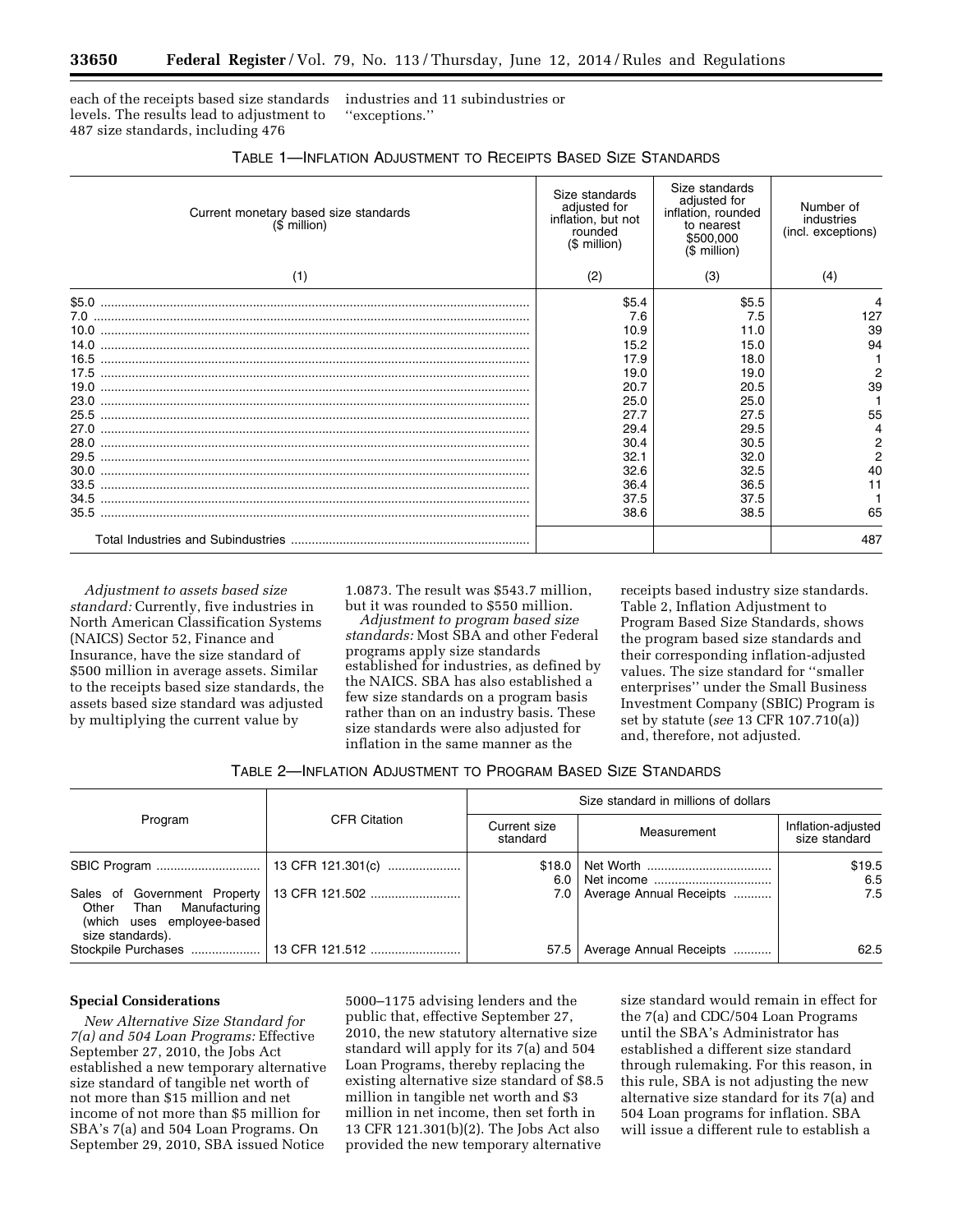permanent alternative size standard for those programs.

*Size Standards for Surety Bond Guarantee Assistance:* SBA has decided to remove 13 CFR 121.301(d)(2). Currently, 13 CFR 121.301(d) reads as follows:

(1) A business concern, combined with its affiliates, must meet the size standard for the primary industry in which such business concern, combined with its affiliates, is engaged.

(2) For any contract or subcontract, public or private, to be performed in the Presidentially-declared disaster areas resulting from the 2005 Hurricanes Katrina, Rita or Wilma, a construction (general or special trade) concern or concern performing a contract for services is small if it meets the size standard set forth in paragraph (d)(1) of this section, or the average annual receipts of the concern, together with its affiliates, do not exceed \$7 million, whichever is higher.

SBA believes that paragraph (2) is no longer necessary for two reasons. First, given paragraph (1), paragraph (2) is now mostly redundant, because the inflation adjusted receipts based size standards for all industries, except for four, are higher than \$7 million (*see*  Table 1, Inflation Adjustment to Receipts Based Size Standards, above). Second, SBA would not expect, after more than eight years since the Hurricanes Katrina, Rita, and Wilma occurred, small businesses in these disaster areas would be in need of a separate size standard, which now has only limited application. Paragraph (2) made sense when the size standard for a construction concern (general or special trade) for Surety Bond Guarantee was \$7 million or less in average receipts, but the size standards for all industries in construction are now higher than \$7 million. On August 11, 2010, SBA issued a direct final rule to amend small business size standards for its Surety Bond Guarantee Program (75 FR 48549). Specifically, the direct final rule provided that a business concern is small if such concern, combined with its affiliates, does not exceed the size standard for the NAICS code that corresponds to the primary industry of the business concern, combined with its affiliates.

*Size Standards for Economic Injury Disaster Loan (EIDL) Assistance:* Since it has been more than eight years since the Hurricanes Katrina, Rita, and Wilma occurred, SBA has decided to remove the text relating to when the Agency determines size status for EIDL assistance under disaster declarations for the Hurricanes Katrina, Rita, and Wilma from 13 CFR 121.302(c).

*Size Standard for Leasing of Building Space to Federal Government by Owners—Footnote 9:* It has come to SBA's attention that there can be some confusion concerning to what NAICS code(s) footnote 9 and the size standard for the ''Leasing of Building Space to Federal Government by Owners'' exception apply. Specifically, footnote 9 states, ''NAICS code 531190—Leasing of building space to the Federal Government by Owners: For Government procurement, a size standard of \$35.5 million in gross receipts applies to the owners of building space leased to the Federal Government. The standard does not apply to an agent.'' In the SBA's table of size standards, this ''exception'' follows immediately after NAICS 531190, Lessors of Other Real Estate Property. This has been understood by some to mean that the exception and footnote 9 apply only to NAICS 531190.

However, the size standard exception for ''Leasing of Building Space to Federal Government by Owners'' is meant to apply to all industries in NAICS Industry Group 5311, Lessors of Real Estate. That is consistent with SBA's original application of the footnote to Standard Industrial Classification (SIC) Major Group 651, Real Estate Operators (Except Developers) and Lessors, when the SBA's table of size standards was based on the SIC system.

To clarify this, SBA is adding the footnote 9 superscript to each of the four NAICS Industry codes within NAICS Industry Group 5311 and removing from the table the exception that follows NAICS 531190. The new inflationadjusted size standard for the Leasing of Building Space to Federal Government by Owners exception will be \$38.5 million in average annual receipts.

## **Justification for Updating Size Standards for Inflation as an Interim Final Rule**

In general, to revise or update size standards, SBA publishes a proposed rule for public comment before issuing a final rule, in accordance with the Administrative Procedure Act (APA), 5 U.S.C. 553 and SBA regulations, 13 CFR 101.108. The APA provides an exception to this standard rulemaking process, however, in situations where an agency finds good cause to adopt a rule without prior public participation. (*See* 5 U.S.C. 553(b)(3)(B)). The good cause requirement is satisfied when prior public participation is impracticable, unnecessary, or contrary to the public interest. Under those conditions, an agency may publish an interim final rule without first soliciting

public comment. In applying the good cause exception to the standard rulemaking process, Congress recognized that special circumstances (such as a response to a natural disaster or an economic situation) might arise justifying issuance of a rule without prior public participation.

As stated above, the last time SBA made inflation adjustments to size standards was 2008. Many businesses may have lost small business eligibility for Federal assistance under SBA's monetary based size standards simply as a result of the inflation that has occurred since that time. This rule is necessary to make those businesses eligible for Federal assistance. Any delay in the adoption of inflation adjusted size standards could cause serious harm to those businesses and others that are about to exceed current size standards. Immediate implementation of this rule would enable those businesses to benefit from Federal assistance programs and help them create jobs. SBA believes that the job creation under the current economic environment of high unemployment is in the best interest of the public.

The standard notice and comment rulemaking would delay the implementation of this rule by at least eight to twelve months. Such a delay would be contrary to the public interest as it would delay the eligibility of those businesses for Federal small business assistance, perhaps forcing some of them to cease operations before a final rule could be promulgated under the standard rulemaking process. Furthermore, the inflation adjustment will become outdated by the time the final rule is published under notice and comment rulemaking.

SBA believes that delaying the adoption of updated size standards for inflation is not in the best interest of small businesses in the current economic environment. The U.S. economy was in recession from December 2007 to June 2009, the longest and deepest of any recessions since before World War II. The economy lost more than eight million non-farm jobs during 2008–2009. In response, Congress passed and the President signed into law the American Recovery and Reinvestment Act of 2009 (Recovery Act) to promote economic recovery and to preserve and create jobs. Although the recession officially ended in June 2009, the unemployment rate is still at 6.7 percent in March 2014 (*[www.bls.gov](http://www.bls.gov)*) and is forecast to remain around this level at least through the end of 2014. (*[http://](http://www.federalreserve.gov/monetarypolicy/mpr_20130717_part3.htm) [www.federalreserve.gov/](http://www.federalreserve.gov/monetarypolicy/mpr_20130717_part3.htm) [monetarypolicy/mpr](http://www.federalreserve.gov/monetarypolicy/mpr_20130717_part3.htm)*\_*20130717*\_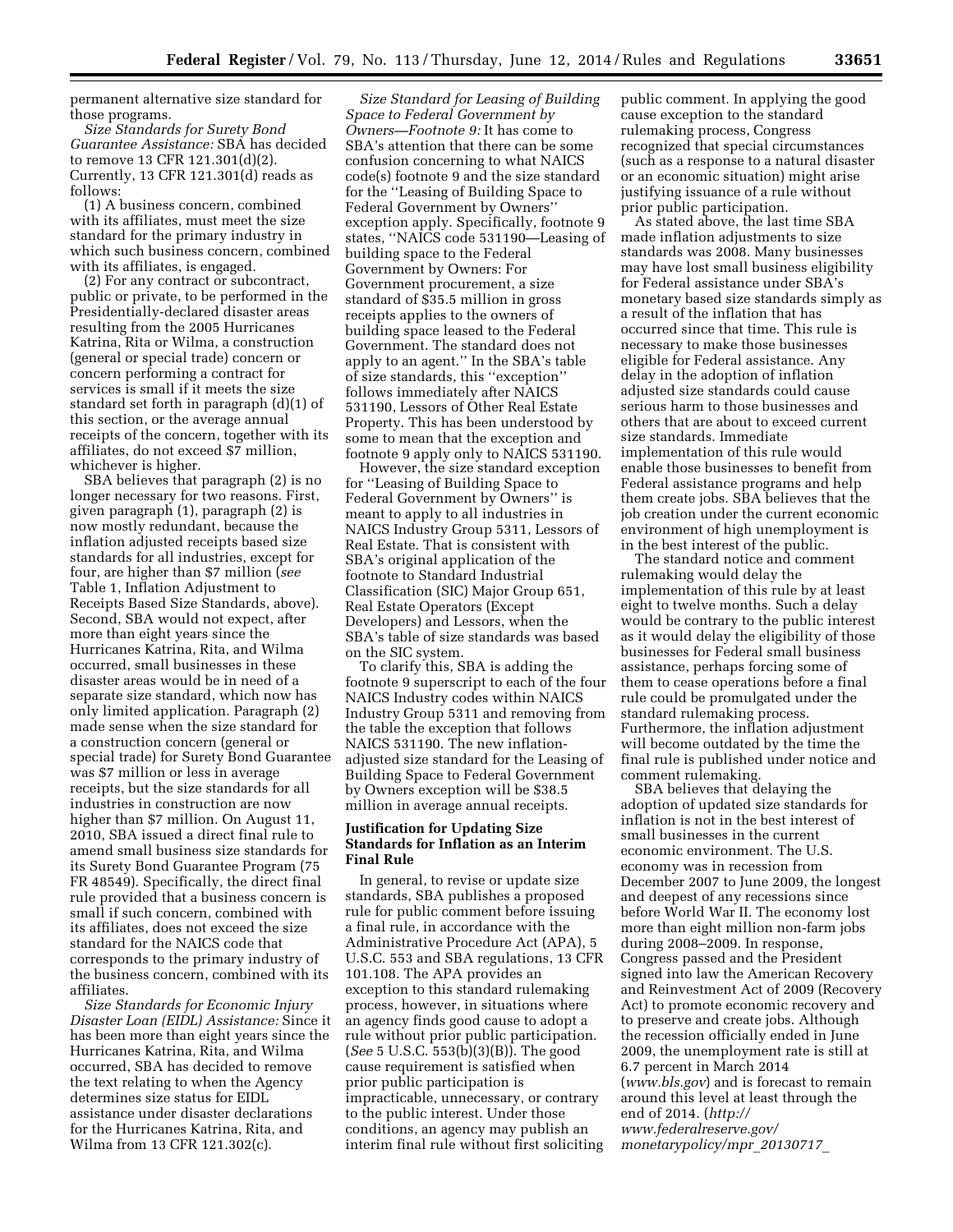*[part3.htm](http://www.federalreserve.gov/monetarypolicy/mpr_20130717_part3.htm)*). In 2010, Congress passed and the President signed the Jobs Act to promote small business job creation. The Jobs Act included several measures to help small businesses create jobs. Delaying the adoption of updated size standards would prevent businesses that have exceeded size standards due to inflation from participating in Federal financial and procurement assistance programs for small businesses. This would be contrary to the expressed will of the President and the Congress.

For the above reasons, SBA finds that good cause exists to publish this rule as an interim final rule. SBA's rationale for preparing this action as an interim final rule and giving it immediate effect is consistent with the Agency's statutory obligation to act in the public interest in determining eligibility for Federal assistance under the Small Business Act, 15 U.S.C. 633(d). SBA had also implemented inflation adjustments to size standards through an interim final rule in 2002 and 2005 without any controversies.

By publishing this rule as an interim final rule, SBA is not excluding public participation in the rulemaking process. SBA is soliciting comments from interested parties on this interim final rule on a number of issues, including SBA's methodology for inflation adjustment and alternative measures of inflation. SBA will evaluate all comments and revise, if necessary, this rule, and publish a final rule on a later date.

### **Request for Comments**

SBA seeks comments on this rule, specifically on the following issues.

1. SBA welcomes comments from the interested parties on SBA's size standards methodology for inflation adjustment to its size standards. Specifically, SBA seeks comment on whether the GDP price index is an appropriate measure of inflation for adjusting size standards. The Agency invites suggestions, along with supporting data and analysis, if a different measure of inflation would be more appropriate.

2. SBA also invites comments on whether it should adjust employee based size standards for changes in labor productivity and technical change, similar to adjusting monetary based size standards for inflation.

3. SBA also invites comments on any other aspects of this rulemaking, such as the changes to size standards for business loan programs, disaster loan programs, and the surety bond guarantee program.

### **Compliance With Executive Orders 12866, 13563, 12988, and 13132, the Paperwork Reduction Act (44 U.S.C., Ch. 35), and the Regulatory Flexibility Act (5 U.S.C. 601–612) Executive Order 12866**

The Office of Management and Budget (OMB) has determined that this interim final rule is not a ''significant regulatory action'' for purposes of Executive Order 12866. In order to help explain the need for this rule and the rule's potential benefits and costs, SBA is providing a Cost Benefit Analysis in this section of the rule. This is also not a ''major rule'' under the Congressional Review Act (5 U.S.C. 800).

### **Cost Benefit Analysis**

## *1. Is there a need for the regulatory action?*

SBA's statutory mission is to aid and assist small businesses through a variety of financial, procurement, business development, and advocacy programs. To assist the intended beneficiaries of these programs effectively, SBA must establish distinct definitions of which businesses are deemed small businesses. The Small Business Act (15 U.S.C. 632(a)) (Act) delegates to the SBA Administrator the responsibility for establishing small business definitions. The Act also requires that small business definitions vary to reflect industry differences. The supplementary information to this interim final rule explains how SBA adjusts size standards for inflation. SBA is required to assess the impact of inflation on its monetary based size standards at least once every five years (67 FR 3041 and 13 CFR 102(c)). Many businesses may have lost small business eligibility for Federal assistance under SBA's monetary based size standards simply because of inflation that has occurred since the last inflation adjustment to size standards in 2008. This interim final rule aims to make those businesses eligible again for Federal assistance.

### *2. What are the potential benefits and costs of this regulatory action?*

The most significant benefit to businesses of this interim final rule is to enable businesses that have exceeded size standards simply due to inflation to regain eligibility for Federal small business assistance programs. This will also help businesses to retain small business eligibility for Federal programs for a longer period. These programs include SBA's financial assistance programs, economic injury disaster loans, and Federal procurement programs intended for small businesses.

Federal procurement programs provide targeted opportunities for small businesses under SBA's business development programs, such as 8(a), Small Disadvantaged Businesses (SDB), small businesses located in Historically Underutilized Business Zones (HUBZone), women-owned small businesses (WOSB), economically disadvantaged women-owned small businesses (EDWOSB), and servicedisabled veteran-owned small businesses (SDVOSB). Federal agencies may also use SBA's size standards for a variety of other regulatory and program purposes. These programs assist small businesses to become more knowledgeable, stable, and competitive. SBA estimates that this rule will enable approximately 8,500 firms in industries and subindustries with receipts based size standards and about 170 firms in industries with assets based size standards, currently above SBA's size standards, to gain small business status and become eligible for these programs. This will increase the small business share of total receipts in industries and subindustries with receipts based size standards from 31.2 percent to 31.8 percent and the small business share of total assets in industries with assets based size standards from 8.8 percent to 9.4 percent.

Three groups will benefit from the revisions of size standards in this rule: (1) Some businesses that are above the current size standards may gain small business status under the higher, inflation-adjusted size standards, thereby enabling them to participate in Federal small business assistance programs; (2) growing small businesses that are close to exceeding the current size standards will be able to retain their small business status under the higher size standards, thereby enabling them to continue their participation in the programs; and (3) Federal agencies will have a larger pool of small businesses from which to draw for their small business procurement programs.

SBA estimates that firms gaining small business status under the inflation adjusted size standards could receive Federal contracts totaling \$150 million to \$200 million annually under SBA's small business, 8(a), SDB, HUBZone, WOSB, EDWOSB, and SDVOSB Programs, and unrestricted procurements. The added competition for many of these procurements can also result in lower prices to the Government for procurements reserved for small businesses, but SBA cannot quantify this benefit.

Based on the fiscal years 2010–2012 data, SBA estimates about 80 additional loans totaling about \$30 million could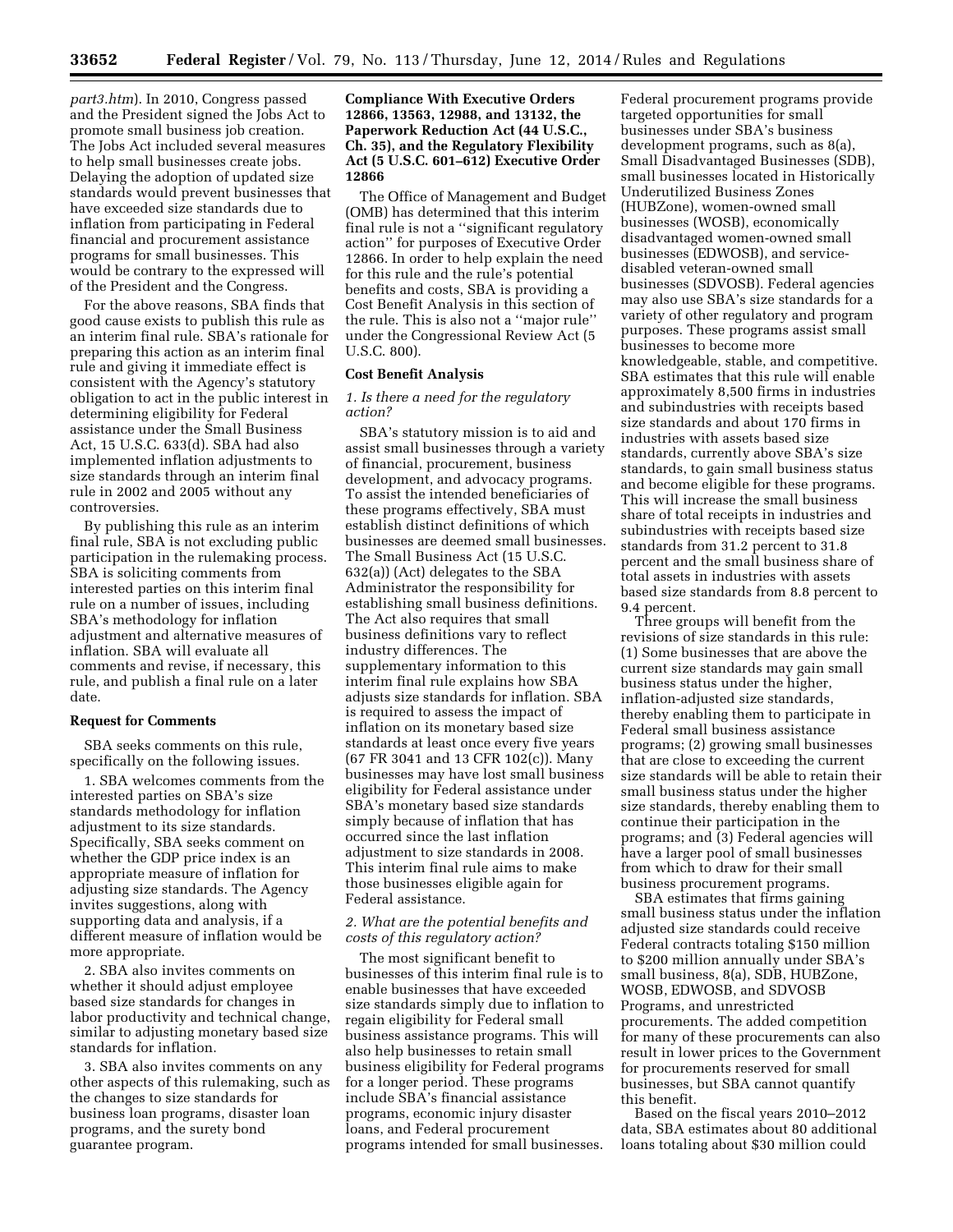be made to these newly defined small businesses under SBA's 7(a) and 504 Loan Programs under the adjusted size standards. Increasing the size standards will likely result in more small business guaranteed loans to businesses in these industries, but it is impractical to try to estimate the exact number and total amount of loans. There are two reasons for this: (1) Under the Jobs Act, SBA can now guarantee substantially larger loans than in the past; and (2) as described above, the Jobs Act established an alternative size standard (\$15 million in tangible net worth and \$5 million in net income after income taxes) for business concerns that do not meet the size standards for their industry. Therefore, SBA finds it difficult to quantify the actual impact of these inflation adjusted size standards on its 7(a) and 504 Loan Programs.

Newly defined small businesses will also benefit from SBA's Economic Injury Disaster Loan (EIDL) Program. Since this program is contingent on the occurrence and severity of a disaster in the future, SBA cannot make a meaningful estimate of this impact.

In addition, newly defined small businesses will also benefit through reduced fees, less paperwork, and fewer compliance requirements that are available to small businesses through Federal government.

To the extent that those nearly 8,700 additional small firms could become active in Federal procurement programs, the adjusted size standards in this final interim rule may entail some additional administrative costs to the government as a result of more businesses being eligible for Federal small business programs. For example, there will be more firms seeking SBA's guaranteed loans, more firms eligible for enrollment in the System of Award Management (SAM) database, and more firms seeking certification as 8(a) or HUBZone firms or qualifying for small business, WOSB, EDWOSB, SDVOSB, and SDB status. Among those newly defined small businesses seeking SBA's assistance, there could be some additional costs associated with compliance and verification of small business status and protests of small business status. However, SBA believes that these added administrative costs will be minimal because mechanisms are already in place to handle these requirements.

In some cases, Federal government contracts may have higher costs. With a greater number of businesses defined as small, Federal agencies may choose to set aside more contracts for competition among small businesses only rather than using full and open competition. The movement from unrestricted to small

business set-aside contracting might result in competition among fewer total bidders, although there will be more small businesses eligible to submit offers. However, the additional costs associated with fewer bidders are expected to be minor since, by law, procurements may be set aside for small businesses or reserved for the 8(a), HUBZone, WOSB, EDWOSB, or SDVOSB Programs only if awards are expected to be made at fair and reasonable prices. In addition, there may be higher costs when more full and open contracts are awarded to HUBZone businesses that receive price evaluation preferences.

The size standards adjustments in this interim final rule may have some distributional effects among large and small businesses. Although SBA cannot estimate with certainty the actual outcome of the gains and losses among small and large businesses, it can identify several probable impacts. There may be a transfer of some Federal contracts to small businesses from large businesses. Large businesses may have fewer Federal contract opportunities as Federal agencies decide to set aside more contracts for small businesses. In addition, some Federal contracts may be awarded to HUBZone concerns instead of large businesses since these firms may be eligible for a price evaluation preference for contracts when they compete on a full and open basis.

Similarly, some businesses defined small under the current size standards may obtain fewer Federal contracts due to the increased competition from more businesses defined as small under the proposed size standards. This transfer may be offset by a greater number of Federal procurements set aside for all small businesses. The number of newly defined and expanding small businesses that are willing and able to sell to the Federal Government will limit the potential transfer of contracts from large and currently defined small businesses. SBA cannot estimate the potential distributional impacts of these transfers with any degree of precision.

The revision to the current monetary based industry size standards for 481 industries and 11 subindustries, and to the monetary based size standards for other specific programs are consistent with SBA's statutory mandate to assist small business. This regulatory action promotes the Administration's objectives. One of SBA's goals in support of the Administration's objectives is to help individual small businesses succeed through fair and equitable access to capital and credit, Government contracts, and management and technical assistance. Reviewing and modifying size standards, when appropriate, including periodic inflation adjustments, ensure that intended beneficiaries have access to small business programs designed to assist them.

### **Executive Order 13563**

A description of the need for this regulatory action and benefits and costs associated with this action including possible distributions impacts that relate to Executive Order 13563 is included above in the Cost Benefit Analysis under Executive Order 12866.

In an effort to engage interested parties in this action, SBA gave appropriate consideration to all input, suggestions, recommendations, and relevant information obtained from industry groups, individual businesses, and Federal agencies in preparing this interim final rule.

The review of size standards in industries and financial assistance programs covered in this interim final rule is consistent with Executive Order 13563, Section 6, calling for retrospective analyses of existing rules. The last inflationary adjustment of monetary based size standards occurred in July 2008.

Additionally to the inflationary adjustment of monetary based size standards of this final interim rule, SBA finalized a comprehensive review of all the receipts and assets based industry size standards to ensure that they have supportable bases.

#### **Executive Order 12988**

This action meets applicable standards set forth in Sections 3(a) and 3(b)(2) of Executive Order 12988, Civil Justice Reform, to minimize litigation, eliminate ambiguity, and reduce burden. The action does not have retroactive or preemptive effect.

#### **Executive Order 13132**

For purposes of Executive Order 13132, SBA has determined that this interim final rule will not have substantial, direct effects on the States, on the relationship between the national government and the States, or on the distribution of power and responsibilities among the various levels of government. Therefore, SBA has determined that this interim final rule has no federalism implications warranting preparation of a federalism assessment.

#### **Paperwork Reduction Act**

For the purpose of the Paperwork Reduction Act, 44 U.S.C. Ch. 35, SBA has determined that this interim final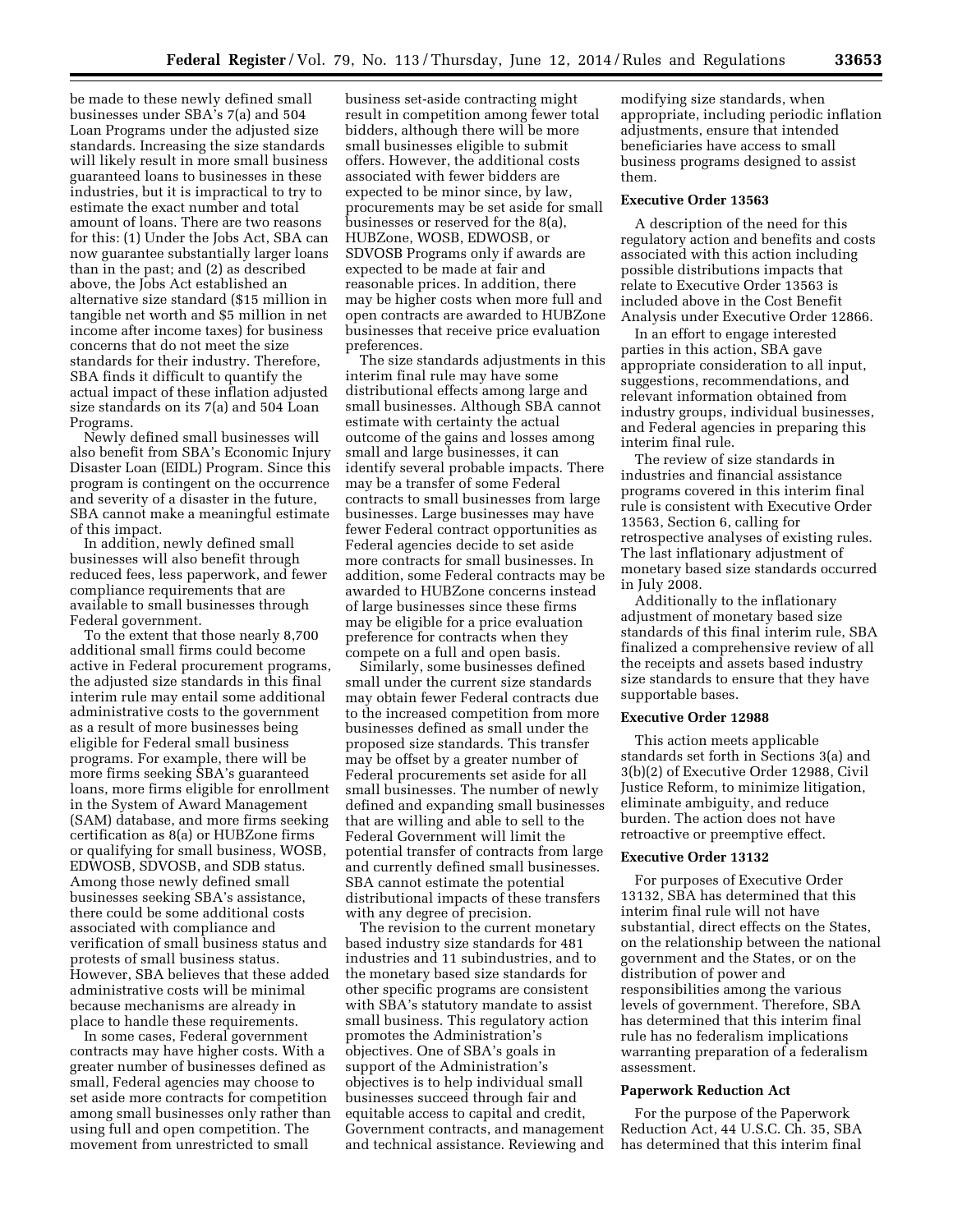rule will not impose any new reporting or record keeping requirements.

### **Initial Regulatory Flexibility Analysis**

Under the Regulatory Flexibility Act (RFA), this interim final rule may have a significant impact on a substantial number of small businesses in the industries and subindustries covered by this rule. As described above, this rule may affect small businesses seeking Federal contracts, loans under SBA's 7(a), 504 and Economic Injury Disaster Loan Programs, and assistance under other Federal small business programs.

Immediately below, SBA sets forth an initial regulatory flexibility analysis (IRFA) of this interim final rule addressing the following questions: (1) What are the need for and objective of the rule? (2) What are SBA's description and estimate of the number of small businesses to which the rule will apply? (3) What are the projected reporting, record keeping, and other compliance requirements of the rule? (4) What are the relevant Federal rules that may duplicate, overlap, or conflict with the rule? and (5) What alternatives will allow the Agency to accomplish its regulatory objectives while minimizing the impact on small businesses?

### *1. What are the need for and objective of the rule?*

As discussed in the supplemental information, the revision to the monetary based size standards for inflation more appropriately defines small businesses. This interim final rule merely restores small business eligibility in real terms to businesses that have grown above the size standard due to inflation rather than due to increased business activity. A review of the latest inflation indexes indicates that inflation has increased a sufficient amount to warrant an increase to the current monetary based size standards.

Section 3(a) of the Small Business Act (15 U.S.C. 632(a)) gives SBA the authority to establish and change size standards. Within its administrative discretion, SBA implemented a policy in its regulations to review the effect of inflation on size standards at least once every five years (13 CFR 121.102(c)) and make any changes as appropriate. As discussed in the supplementary information, inflation has increases at a sufficient level since the time of the 2008 final rule to warrant a further adjustment to size standards at this time.

*2. What are SBA's description and estimate of the number of small businesses to which the rule will apply?* 

SBA estimates that about 8,500 additional firms will become small because of increased receipts based size standards of 476 industries and 11 subindustries. That represents 0.2 percent of total firms that are small under current monetary based size standards. This will result in an increase in the small business share of total industry receipts in those industries and subindustries from 31.2 percent under the current size standards to 31.8 percent under the inflationadjusted size standards. Due to the adjustment of assets based size standards in five industries, about 170 additional firms will gain small business status in those industries. This will increase the small business share of total assets in those industries from 8.8 percent to 9.4 percent. The size standards adopted in this interim final rule will enable businesses that have exceeded the size standards for their industries to regain small business status. It will also help currently small businesses to retain their small business status for a longer period. Many firms may have lost their eligibility and find it difficult to compete at current size standards with companies that are significantly larger than they are. SBA believes the competitive impact will be positive for existing small businesses and for those that exceed the size standards but are on the very low end of those that are not small. They might otherwise be called or referred to as mid-sized businesses, although SBA only defines what is small; entities that are not small are ''other than small.''

### *3. What are the projected reporting, recordkeeping and other compliance requirements of the rule?*

The inflation adjustment to size standards imposes no additional reporting or record keeping requirements on small businesses. However, qualifying for Federal procurement and a number of other programs requires that businesses register in the SAM database and certify in SAM that they are small at least once annually. Therefore, newly eligible small businesses opting to participate in those programs must comply with SAM requirements. Businesses whose status changes in SAM from other than small to small must update their SAM profiles and complete the ''representations and certifications'' sections of SAM. However, there are no costs associated with SAM registration or certification. Changing size standards alters the

access to SBA's programs that assist small businesses, but does not impose a regulatory burden because they neither regulate nor control business behavior.

### *4. What are the relevant Federal rules, which may duplicate, overlap, or conflict with the rule?*

Under section 3(a)(2)(C) of the Small Business Act, 15 U.S.C. 632(a)(2)(c), Federal agencies must use SBA's size standards to define a small business, unless specifically authorized by statute to do otherwise. In 1995, SBA published in the **Federal Register** a list of statutory and regulatory size standards that identified the application of SBA's size standards as well as other size standards used by Federal agencies (60 FR 57988 (November 24, 1995)). SBA is not aware of any Federal rule that would duplicate or conflict with establishing size standards.

However, the Small Business Act and SBA's regulations allow Federal agencies to develop different size standards if they believe that SBA's size standards are not appropriate for their programs, with the approval of SBA's Administrator (13 CFR 121.903). The Regulatory Flexibility Act authorizes an Agency to establish an alternative small business definition for Regulatory Flexibility Analysis purposes, after consultation with the Office of Advocacy of the U.S. Small Business Administration (5 U.S.C. 601(3)).

### *5. What alternatives will allow the Agency to accomplish its regulatory objectives while minimizing the impact on small entities?*

By law, SBA is required to develop numerical size standards for establishing eligibility for Federal small business assistance programs. Other than varying size standards by industry and changing the size measures, no practical alternative exists to the systems of numerical size standards.

SBA's only other consideration was whether to adopt the size standards presented in the interim final rule with no further increase for the inflation. However, SBA believes that the additional 8.73 percent inflation that has occurred since the time of the final rule published in July 2008 sufficiently affects the real value of the size standards to warrant applying an increase at this time.

# **List of Subjects in 13 CFR Part 121**

Administrative practice and procedure, Government procurement, Government property, Grant programs business, Individuals with disabilities, Loan programs—business, Reporting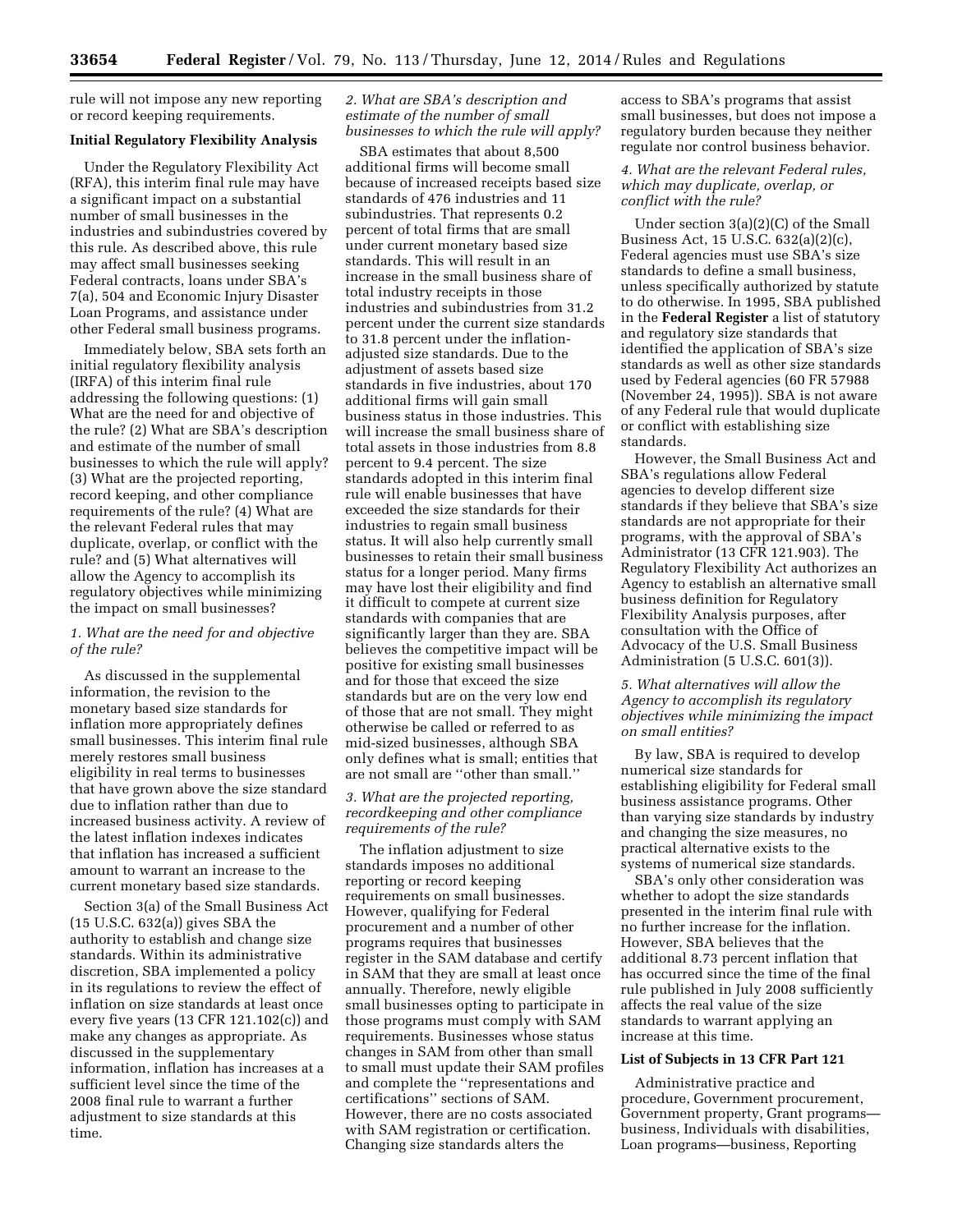| and recordkeeping requirements, Small                                 | "486210", "486990", "487110",                                                | "562910", "562920", "562991",                                                |
|-----------------------------------------------------------------------|------------------------------------------------------------------------------|------------------------------------------------------------------------------|
| businesses.                                                           | "487210", "487990", "488111"                                                 | "562998", "611110", "611210",                                                |
| For the reasons set forth in the                                      | "488119", "488190", "488210",                                                | "611310", "611410", "611420",                                                |
| preamble, SBA amends 13 CFR part 121<br>as follows:                   | "488310", "488320", "488330",<br>"488390", "488410", "488490",               | "611430", "611511", "611512",<br>"611513", "611519", "611519 first sub-      |
|                                                                       | "488510", "488510 first sub-entry",                                          | entry", "611610", "611620", "611630",                                        |
| <b>PART 121-SMALL BUSINESS SIZE</b>                                   | "488991", "488999", "491110"                                                 | "611691", "611692", "611699",                                                |
| <b>REGULATIONS</b>                                                    | "492210", "493110", "493120",                                                | "611710", "621111", "621112",                                                |
| ■ 1. The authority citation for part 121                              | "493130", "493190", "511210",                                                | "621210", "621310", "621320",                                                |
| continues to read as follows:                                         | "512110", "512120", "512131"                                                 | "621330", "621340", "621391",                                                |
|                                                                       | "512132", "512191", "512199"                                                 | "621399", "621410", "621420",                                                |
| Authority: 15 U.S.C. 632, 634(b)(6), 662,<br>and $694a(9)$ .          | "512210", "512240", "512290",                                                | "621491", "621492", "621493",                                                |
| $\blacksquare$ 2. In § 121.201, amend the table                       | "515111", "515112", "515120",<br>"515210", "517410", "517919",               | "621498", "621511", "621512",<br>"621610", "621910", "621991",               |
| "Small Business Size Standards by                                     | "518210", "519110", "519120",                                                | "621999", "622110", "622210",                                                |
| NAICS Industry" as follows:                                           | "519190", "522110", "522120"                                                 | "622310", "623110", "623210"                                                 |
| $\blacksquare$ a. Revise the entries for "112112",                    | "522130", "522190", "522210"                                                 | "623220", "623311", "623312",                                                |
| "112310", "113110", "113210",                                         | "522220", "522291", "522292",                                                | "623990", "624110", "624120",                                                |
| "114111", "114112", "114119",                                         | "522293", "522294", "522298"                                                 | "624190", "624210", "624221",                                                |
| "114210", "115111", "115112",                                         | "522310", "522320", "522390",                                                | "624229", "624230", "624310",                                                |
| "115113", "115114", "115115",                                         | "523110", "523120", "523130",                                                | "624410", "711110", "711120",                                                |
| "115116", "115210", "115310",<br>"115310 first and second sub-entry", | "523140", "523210", "523910",<br>"523920", "523930", "523991"                | "711130", "711190", "711211",<br>"711212", "711219", "711310",               |
| "213112", "213113", "213114",                                         | "523999", "524113", "524114",                                                | "711320", "711410", "711510",                                                |
| "213115", "221310", "221320",                                         | "524127", "524128", "524130"                                                 | "712110", "712120", "712130",                                                |
| "221330", "236115", "236116",                                         | "524210", "524291", "524292"                                                 | "712190", "713110", "713120",                                                |
| "236117", "236118", "236210",                                         | "524298", "525110", "525120",                                                | "713210", "713290", "713910",                                                |
| "236220", "237110", "237120",                                         | "525190", "525910", "525920",                                                | "713920", "713930", "713940",                                                |
| "237130", "237210", "237310",                                         | "525990", "531110", "531120",                                                | "713950", "713990", "721110",                                                |
| "237990", "237990 first sub-entry",                                   | "531130", "531190", "531210",                                                | "721120", "721191", "721199",                                                |
| "238110", "238120", "238130",<br>"238140", "238150", "238160",        | "531311", "531312", "531320"<br>"531390", "532111", "532112"                 | "721211", "721214", "721310",<br>"722310", "722320", "722330",               |
| "238170", "238190", "238210",                                         | "532120", "532210", "532220",                                                | "722410", "722511", "722513",                                                |
| "238220", "238290", "238310",                                         | "532230", "532291", "532292"                                                 | "722514", "722515", "811111",                                                |
| "238320", "238330", "238340",                                         | "532299", "532310", "532411",                                                | "811112", "811113", "811118",                                                |
| "238350", "238390", "238910",                                         | "532412", "532420", "532490",                                                | "811121", "811122", "811191",                                                |
| "238990", "238990 first sub-entry ",                                  | "533110", "541110", "541191"                                                 | "811192", "811198", "811211",                                                |
| "441120", "441210", "441222"                                          | "541199", "541211", "541213"                                                 | "811212", "811213", "811219",                                                |
| "441228", "441310", "441320",                                         | "541214", "541219", "541310",                                                | "811310", "811411", "811412"                                                 |
| "442110", "442210", "442291"<br>"442299", "443141", "443142",         | "541320", "541330", "541330 first,<br>second and third sub-entry", "541340", | "811420", "811430", "811490",<br>"812111", "812112", "812113",               |
| "444110", "444120", "444130",                                         | "541350", "541360", "541370",                                                | "812191", "812199", "812210",                                                |
| "444190", "444210", "444220"                                          | "541380", "541410", "541420",                                                | "812220", "812310", "812320"                                                 |
| "445110", "445120", "445210"                                          | "541430", "541490", "541511",                                                | "812331", "812332", "812910",                                                |
| "445220", "445230", "445291"                                          | "541512", "541513", "541519"                                                 | "812921", "812922", "812930",                                                |
| "445292", "445299", "445310",                                         | "541519 first-sub entry", "541611",                                          | "812990", "813110", "813211"                                                 |
| "446110", "446120", "446130",                                         | "541612", "541613", "541614",                                                | "813212", "813219", "813311",                                                |
| "446191", "446199", "447110",                                         | "541618", "541620", "541690",                                                | "813312", "813319", "813410",                                                |
| "447190", "448110", "448120",<br>"448130", "448140", "448150",        | "541720", "541810", "541820",<br>"541830", "541840", "541850",               | "813910", "813920", "813930",                                                |
| "448190", "448210", "448310",                                         | "541860", "541870", "541890",                                                | "813940", and"813990".<br>■ b. For entries "531110", "531120",               |
| "448320", "451110", "451120",                                         | "541910", "541921", "541922",                                                | "531130", and "531190" add                                                   |
| "451130", "451140", "451211",                                         | "541930", "541940", "541990",                                                | superscript "9" to the entry in the                                          |
| "451212", "452111", "452112",                                         | "551111", "551112", "561110",                                                | columns "NAICS U.S. industry title"                                          |
| "452910", "452990", "453110",                                         | "561210", "561311", "561312",                                                | and "Size standards in millions of                                           |
| "453210", "453220", "453310",                                         | "561320", "561330", "561410",                                                | dollars".                                                                    |
| "453910", "453920", "453930",                                         | "561421", "561422", "561431",                                                | ■ c. Remove "sub-entry" (or "except")                                        |
| "453991", "453998", "454111",<br>"454112", "454113", "454210",        | "561439", "561440", "561450",<br>"561491", "561492", "561499",               | under entry "531190".                                                        |
| "454390", "481211", "481211 first sub-                                | "561510", "561520", "561591",                                                | d. Add "sub-entry" (or "except")                                             |
| entry", "481212", "481212 first sub-                                  | "561599", "561611", "561612"                                                 | under entry "562910."                                                        |
| entry", "481219", "484110", "484121",                                 | "561613", "561621", "561622",                                                | d. Revise footnotes 9 and 15<br>The revisions read as follows:               |
| "484122", "484210", "484220",                                         | "561710", "561720", "561730",                                                |                                                                              |
| "484230", "485111", "485112",                                         | "561740", "561790", "561910",                                                | §121.201 What size standards has SBA                                         |
| "485113", "485119", "485210",                                         | "561920", "561990", "562111",                                                | identified by North American Industry<br><b>Classification System codes?</b> |
| "485310", "485320", "485410",                                         | "562112", "562119", "562211",<br>"562212", "562213", "562219",               | $\star$<br>$\star$<br>$\star$<br>$^\star$<br>$\star$                         |
| "485510", "485991", "485999",                                         |                                                                              |                                                                              |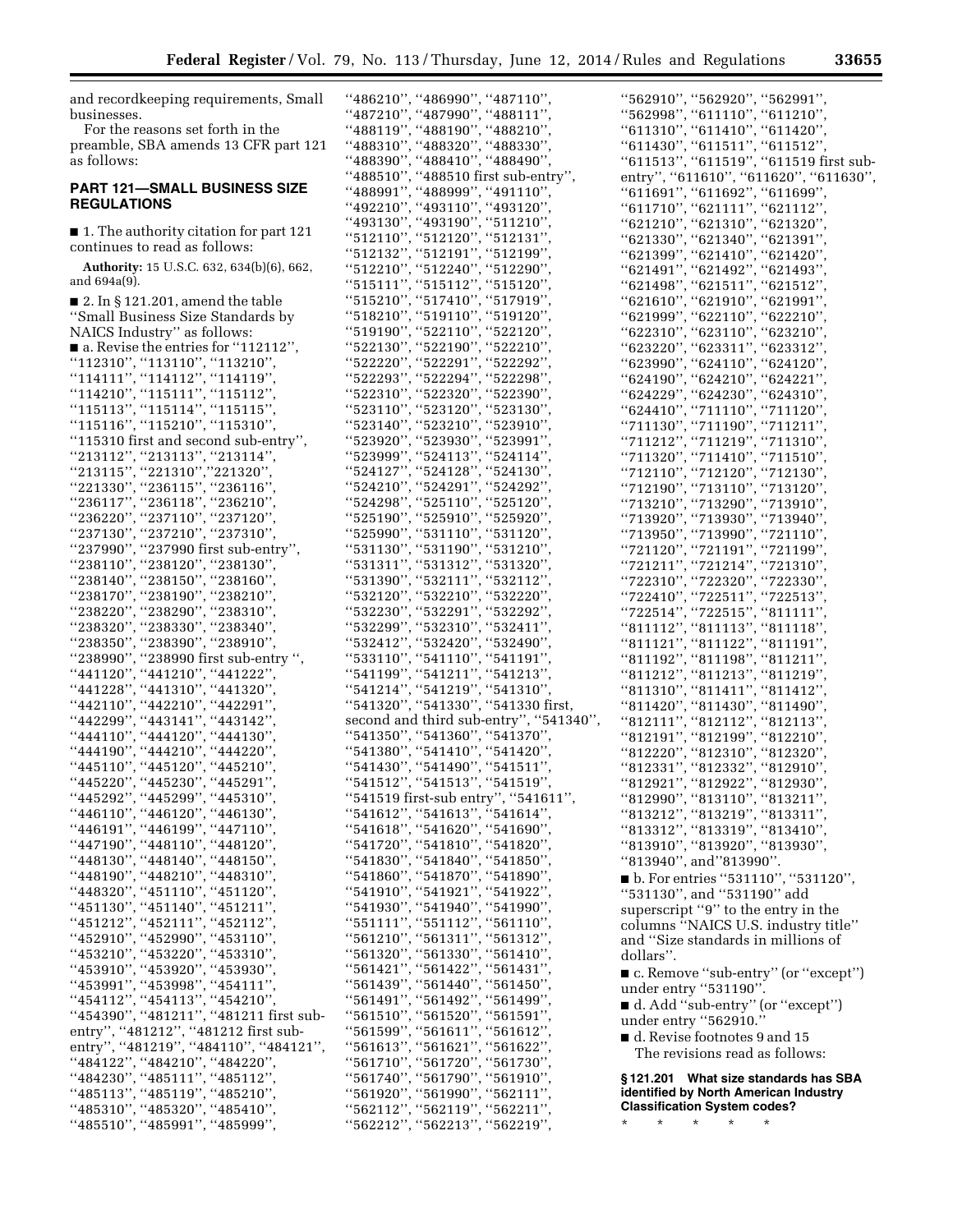$\equiv$ 

۲

# SMALL BUSINESS SIZE STANDARDS BY NAICS INDUSTRY

| <b>NAICS</b><br>Codes | NAICS U.S. industry title                                                           |  |         | Size standards in millions of dollars | Size standards in<br>number of<br>employees |
|-----------------------|-------------------------------------------------------------------------------------|--|---------|---------------------------------------|---------------------------------------------|
|                       | Sector 11-Agriculture, Forestry, Fishing and Hunting                                |  |         |                                       |                                             |
|                       |                                                                                     |  |         |                                       |                                             |
|                       | Subsector 112-Animal Production and Aquaculture                                     |  |         |                                       |                                             |
|                       |                                                                                     |  |         |                                       |                                             |
|                       |                                                                                     |  |         | $\star$                               | $^\star$                                    |
|                       |                                                                                     |  |         |                                       |                                             |
|                       |                                                                                     |  | $\star$ |                                       |                                             |
| 112310                |                                                                                     |  |         |                                       |                                             |
|                       | $\star$                                                                             |  | $\star$ |                                       |                                             |
|                       | Subsector 113-Forestry and Logging                                                  |  |         |                                       |                                             |
|                       |                                                                                     |  |         |                                       |                                             |
|                       | Products.                                                                           |  |         |                                       |                                             |
|                       |                                                                                     |  |         |                                       |                                             |
|                       | Subsector 114-Fishing, Hunting and Trapping                                         |  |         |                                       |                                             |
|                       |                                                                                     |  |         |                                       |                                             |
|                       |                                                                                     |  |         |                                       |                                             |
|                       |                                                                                     |  |         |                                       |                                             |
| 114210                |                                                                                     |  |         |                                       |                                             |
|                       | Subsector 115-Support Activities for Agriculture and Forestry                       |  |         |                                       |                                             |
|                       |                                                                                     |  |         |                                       |                                             |
|                       | Soil Preparation, Planting, and Cultivating                                         |  |         |                                       |                                             |
|                       | Crop Harvesting, Primarily by Machine<br>Postharvest Crop Activities (except Cotton |  |         |                                       |                                             |
|                       | Ginning).                                                                           |  |         |                                       |                                             |
|                       | Farm Labor Contractors and Crew Leaders                                             |  |         |                                       |                                             |
| 115210                | Farm Management Services<br>Support Activities for Animal Production                |  |         |                                       |                                             |
| 115310                |                                                                                     |  |         |                                       |                                             |
|                       |                                                                                     |  |         |                                       |                                             |
|                       | Fuels Management Services <sup>17</sup>                                             |  |         |                                       |                                             |
|                       | Sector 21-Mining, Quarrying, and Oil and Gas Extraction                             |  |         |                                       |                                             |
|                       |                                                                                     |  |         |                                       |                                             |
|                       | <b>Subsector 213-Support Activities for Mining</b>                                  |  |         |                                       |                                             |
|                       |                                                                                     |  |         |                                       |                                             |
|                       |                                                                                     |  |         |                                       |                                             |
|                       | Support Activities for Oil and Gas Operations<br>Support Activities for Coal Mining |  |         |                                       |                                             |
|                       | Support Activities for Metal Mining                                                 |  |         |                                       |                                             |
|                       | Support Activities for Nonmetallic Minerals<br>(except Fuels).                      |  |         |                                       |                                             |
|                       | <b>Sector 22-Utilities</b>                                                          |  |         |                                       |                                             |
|                       | <b>Subsector 221-Utilities</b>                                                      |  |         |                                       |                                             |
|                       |                                                                                     |  |         |                                       |                                             |
| 221310                | Water Supply and Irrigation Systems                                                 |  |         |                                       |                                             |
| 221320                |                                                                                     |  |         |                                       | .                                           |
| 221330                | Steam and Air-Conditioning Supply                                                   |  |         |                                       |                                             |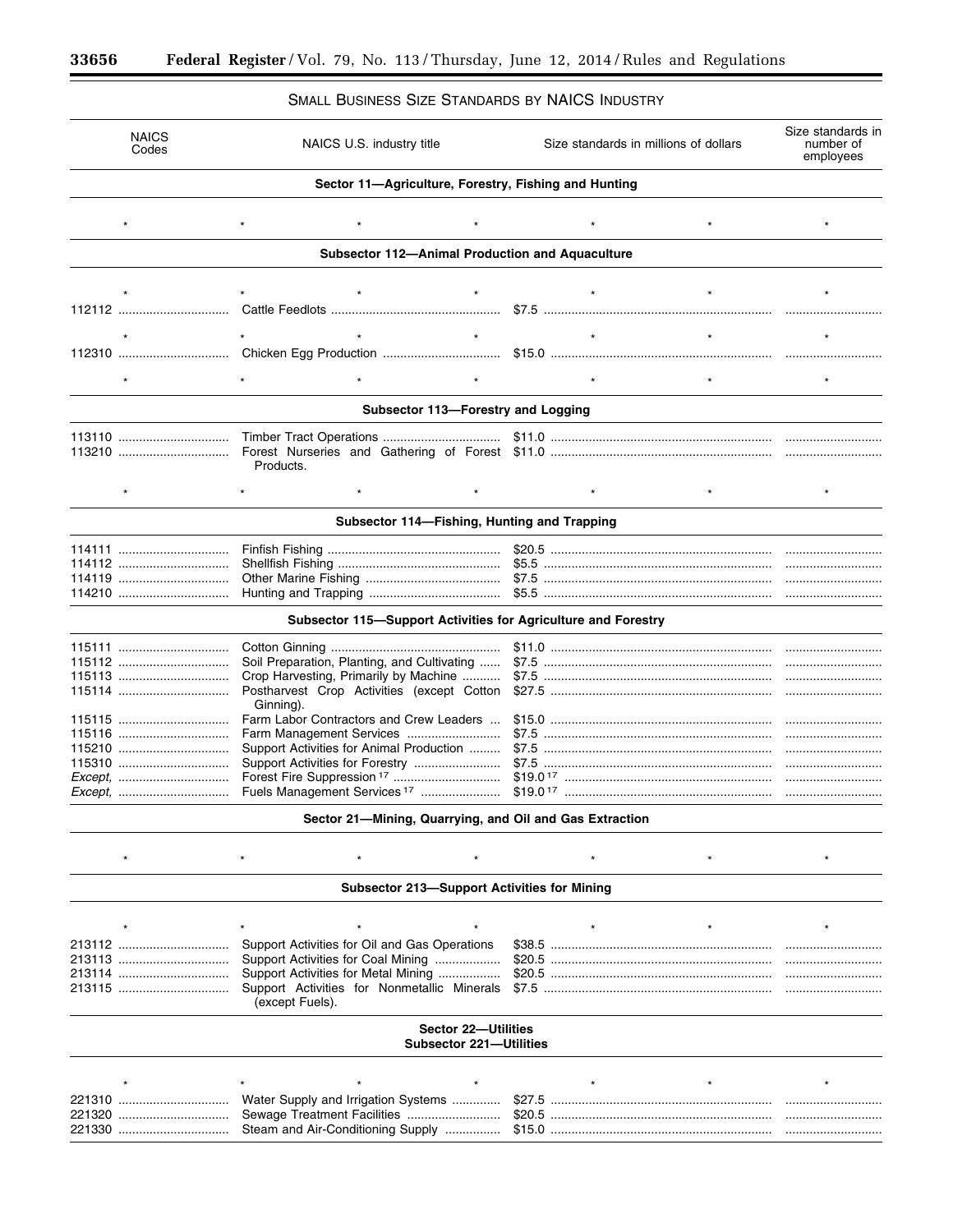# SMALL BUSINESS SIZE STANDARDS BY NAICS INDUSTRY—Continued

|        | <b>NAICS</b><br>Codes | NAICS U.S. industry title                                               | Size standards in millions of dollars | Size standards in<br>number of<br>employees |
|--------|-----------------------|-------------------------------------------------------------------------|---------------------------------------|---------------------------------------------|
|        |                       | Sector 23-Construction<br>Subsector 236-Construction of Buildings       |                                       |                                             |
|        | 236115                | New Single-family Housing Construction (Ex-<br>cept For-Sale Builders). |                                       |                                             |
|        | 236116                | For-Sale Builders).                                                     |                                       |                                             |
|        | 236117<br>236118      | New Housing For-Sale Builders                                           |                                       |                                             |
|        |                       |                                                                         |                                       |                                             |
|        | 236210                | Commercial and Institutional Building Con-                              |                                       |                                             |
|        | 236220                | struction.                                                              |                                       |                                             |
|        |                       | Subsector 237-Heavy and Civil Engineering Construction                  |                                       |                                             |
|        | 237110                | Water and Sewer Line and Related Structures<br>Construction.            |                                       |                                             |
|        | 237120                | Oil and Gas Pipeline and Related Structures<br>Construction.            |                                       |                                             |
|        | 237130                | Power and Communication Line and Related<br>Structures Construction.    |                                       |                                             |
|        | 237210                |                                                                         |                                       |                                             |
|        | 237310                | Highway, Street, and Bridge Construction                                |                                       |                                             |
|        | 237990                | Other Heavy and Civil Engineering Construc-<br>tion.                    |                                       |                                             |
|        |                       | Dredging and Surface Cleanup Activities <sup>2</sup>                    |                                       |                                             |
|        |                       | <b>Subsector 238-Specialty Trade Contractors</b>                        |                                       |                                             |
|        | 238110                | Poured Concrete Foundation and Structure<br>Contractors.                |                                       |                                             |
|        | 238120                | Structural Steel and Precast Concrete Con-<br>tractors.                 |                                       |                                             |
|        | 238130                |                                                                         |                                       |                                             |
|        | 238140                |                                                                         |                                       |                                             |
|        | 238150                |                                                                         |                                       |                                             |
|        | 238160                |                                                                         |                                       |                                             |
|        | 238170<br>238190      | Other Foundation, Structure, and Building Ex-                           |                                       |                                             |
|        |                       | terior Contractors.                                                     |                                       |                                             |
|        | 238210                | Electrical Contractors and Other Wiring Instal-<br>lation Contractors.  |                                       |                                             |
|        | 238220                | Plumbing, Heating, and Air-Conditioning Con-<br>tractors.               |                                       |                                             |
|        | 238290                | Other Building Equipment Contractors                                    |                                       |                                             |
|        | 238310                | Drywall and Insulation Contractors                                      |                                       |                                             |
|        | 238320                | Painting and Wall Covering Contractors                                  |                                       |                                             |
| 238340 | 238330                |                                                                         |                                       |                                             |
|        | 238350                |                                                                         |                                       |                                             |
|        | 238390                | Other Building Finishing Contractors                                    |                                       |                                             |
|        | 238910                | Site Preparation Contractors                                            |                                       |                                             |
|        | 238990                | All Other Specialty Trade Contractors                                   |                                       |                                             |
|        | Except,               | Building and Property Specialty Trade Serv-<br>$i$ ces $13$ .           |                                       |                                             |
|        |                       |                                                                         |                                       |                                             |

### **Sector 44–45—Retail Trade**

(These NAICS codes shall not be used to classify Government acquisitions for supplies. They also shall not be used by Federal government contractors when subcontracting for the acquisition for supplies. The applicable manufacturing NAICS code shall be used to classify acquisitions for supplies. A Wholesale Trade or Retail Trade business concern submitting an offer or a quote on a supply acquisition is categorized as a nonmanufacturer and deemed small if it has 500 or fewer employees and meets the requirements of 13 CFR 121.406.)

### **Subsector 441—Motor Vehicle and Parts Dealers**

| 44112C           | <b>JSA</b> |  | .62'<br>__ |  |
|------------------|------------|--|------------|--|
| 441 <sup>-</sup> | ┒┢         |  | ے ق        |  |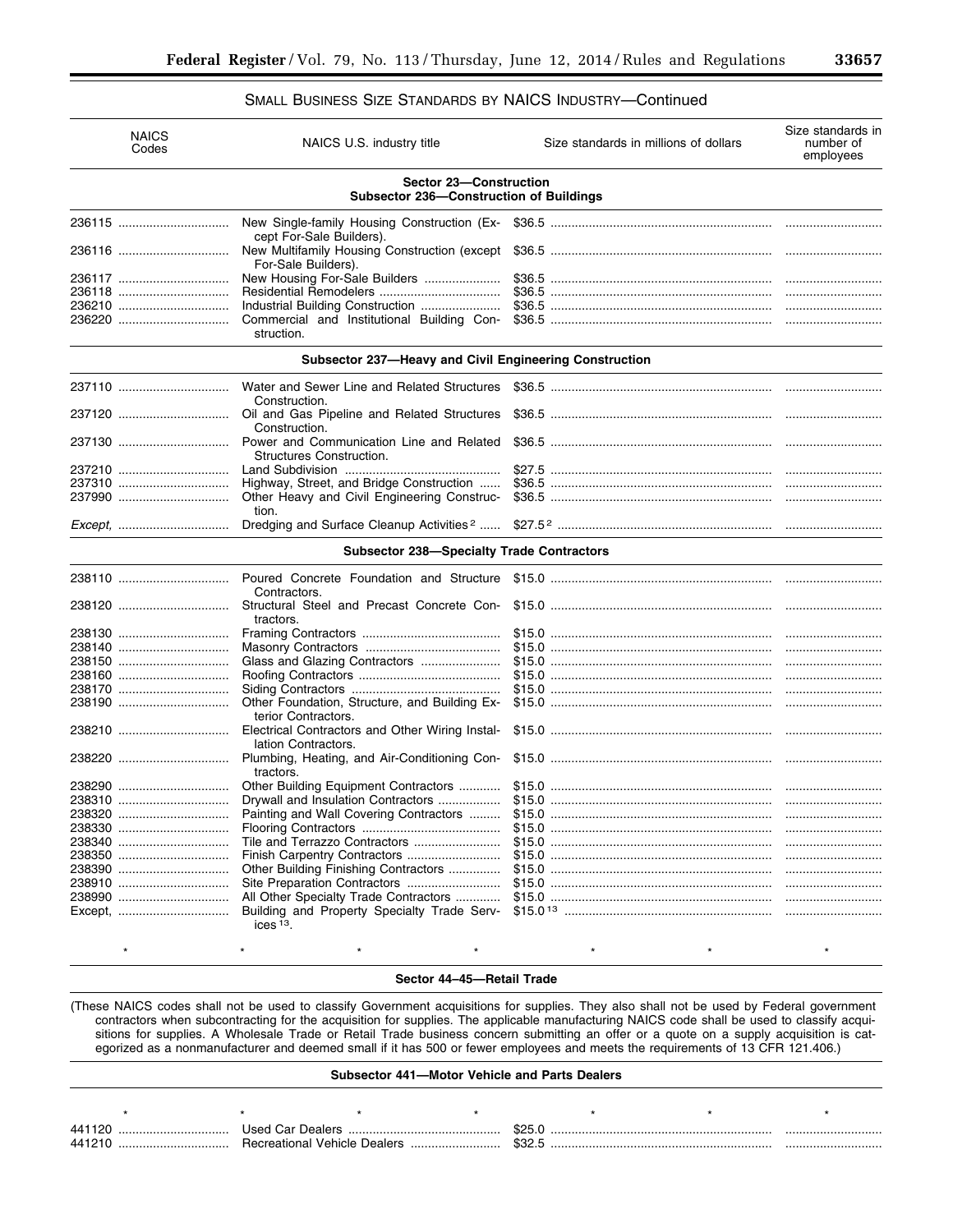۳

# SMALL BUSINESS SIZE STANDARDS BY NAICS INDUSTRY-Continued

| <b>NAICS</b><br>Codes | NAICS U.S. industry title                                                 | Size standards in millions of dollars | Size standards in<br>number of<br>employees |
|-----------------------|---------------------------------------------------------------------------|---------------------------------------|---------------------------------------------|
|                       |                                                                           |                                       |                                             |
| 441228                | Motorcycle, ATV, and All Other Motor Vehicle                              |                                       |                                             |
| 441310                | Dealers.<br>Automotive Parts and Accessories Stores                       |                                       |                                             |
| 441320                |                                                                           |                                       |                                             |
|                       | Subsector 442-Furniture and Home Furnishings Stores                       |                                       |                                             |
| 442110                |                                                                           |                                       |                                             |
| 442210                |                                                                           |                                       |                                             |
| 442291                |                                                                           |                                       |                                             |
|                       | All Other Home Furnishings Stores                                         |                                       |                                             |
|                       | <b>Subsector 443–Electronics and Appliance Stores</b>                     |                                       |                                             |
|                       |                                                                           |                                       |                                             |
| 443142                |                                                                           |                                       |                                             |
|                       |                                                                           |                                       |                                             |
|                       | Subsector 444-Building Material and Garden Equipment and Supplies Dealers |                                       |                                             |
|                       |                                                                           |                                       |                                             |
| 444120                |                                                                           |                                       |                                             |
| 444130                |                                                                           |                                       |                                             |
| 444190<br>444210      | Other Building Material Dealers<br>Outdoor Power Equipment Stores         |                                       |                                             |
|                       | Nursery and Garden Centers                                                |                                       |                                             |
|                       |                                                                           |                                       |                                             |
|                       | Subsector 445-Food and Beverage Stores                                    |                                       |                                             |
| 445110                | Supermarkets and Other Grocery (except<br>Convenience) Stores.            |                                       |                                             |
| 445120                |                                                                           |                                       |                                             |
| 445210                |                                                                           |                                       |                                             |
| 445220                | Fish and Seafood Markets                                                  |                                       |                                             |
| 445230<br>445291      |                                                                           |                                       |                                             |
| 445292                |                                                                           |                                       | <br>                                        |
| 445299                |                                                                           |                                       |                                             |
| 445310                | Beer, Wine and Liquor Stores                                              |                                       |                                             |
|                       | Subsector 446-Health and Personal Care Stores                             |                                       |                                             |
| 446110                |                                                                           |                                       |                                             |
| 446120                | Stores.                                                                   |                                       |                                             |
| 446130                |                                                                           |                                       |                                             |
| 446191                | Food (Health) Supplement Stores                                           |                                       |                                             |
| 446199                | All Other Health and Personal Care Stores                                 |                                       |                                             |
|                       | <b>Subsector 447-Gasoline Stations</b>                                    |                                       |                                             |
| 447110                | Gasoline Stations with Convenience Stores                                 |                                       |                                             |
| 447190                |                                                                           |                                       |                                             |
|                       | Subsector 448-Clothing and Clothing Accessories Stores                    |                                       |                                             |
| 448110                |                                                                           |                                       |                                             |
| 448120                |                                                                           |                                       |                                             |
| 448130                | Children's and Infants' Clothing Stores                                   |                                       |                                             |
| 448140                |                                                                           |                                       |                                             |
| 448150                |                                                                           |                                       |                                             |
| 448190                |                                                                           |                                       |                                             |
| - 448210<br>448310    |                                                                           |                                       |                                             |
| 448320                | Luggage and Leather Goods Stores                                          |                                       |                                             |
|                       |                                                                           |                                       |                                             |
|                       | Subsector 451-Sporting Good, Hobby, Book and Music Stores                 |                                       |                                             |
| 451110                |                                                                           |                                       |                                             |
|                       |                                                                           |                                       |                                             |
|                       | Sewing, Needlework and Piece Goods Stores                                 |                                       |                                             |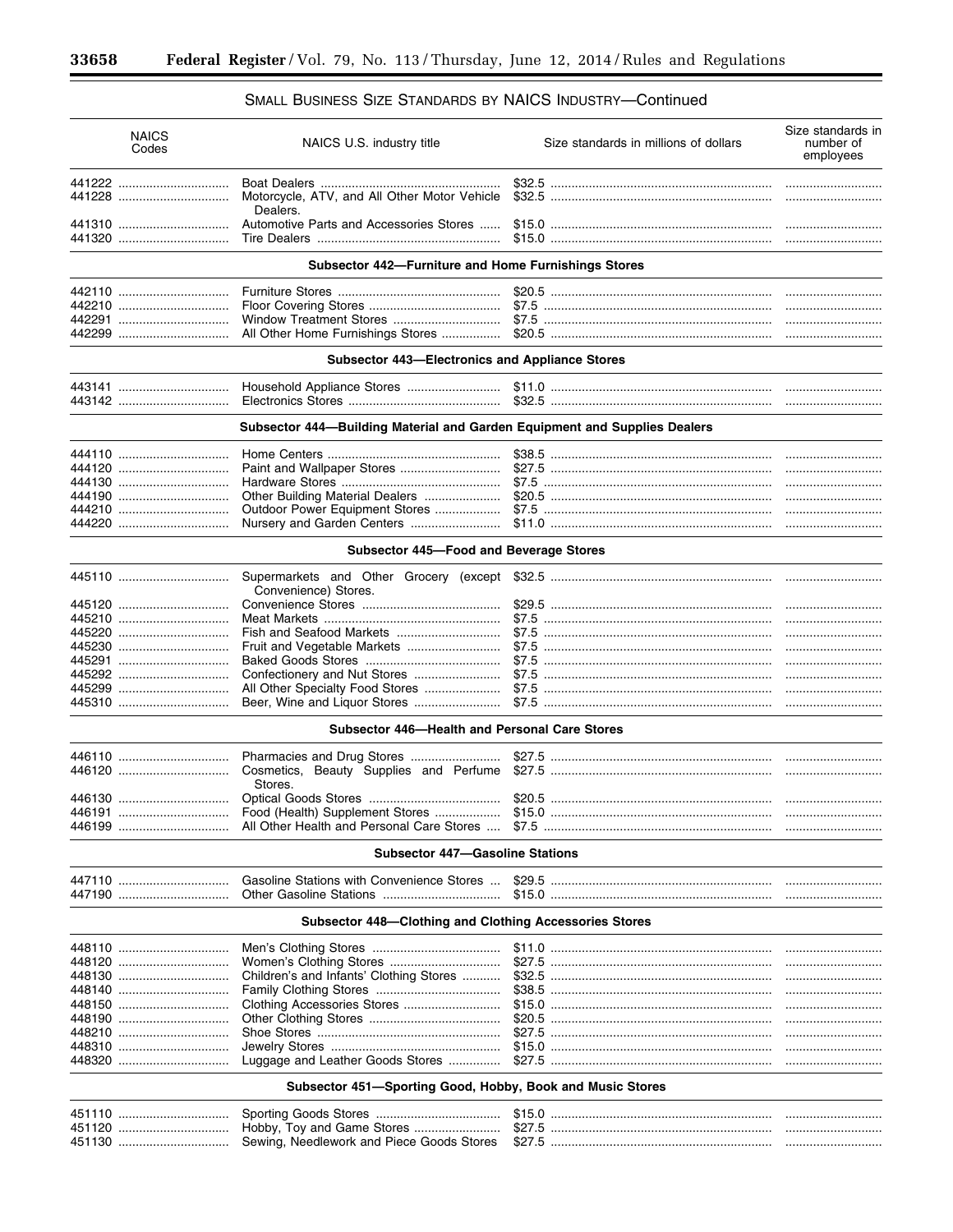# SMALL BUSINESS SIZE STANDARDS BY NAICS INDUSTRY-Continued

|        | <b>NAICS</b><br>Codes | NAICS U.S. industry title                                                       | Size standards in millions of dollars | Size standards in<br>number of<br>employees |
|--------|-----------------------|---------------------------------------------------------------------------------|---------------------------------------|---------------------------------------------|
|        | 451140                | Musical Instrument and Supplies Stores                                          |                                       |                                             |
|        | 451212                | News Dealers and Newsstands                                                     |                                       |                                             |
|        |                       | <b>Subsector 452-General Merchandise Stores</b>                                 |                                       |                                             |
|        |                       |                                                                                 |                                       |                                             |
|        | 452111                | Department Stores (except Discount Depart-<br>ment Stores).                     |                                       |                                             |
|        | 452112                | Discount Department Stores                                                      |                                       |                                             |
|        | 452910<br>452990      | Warehouse Clubs and Superstores<br>All Other General Merchandise Stores         |                                       |                                             |
|        |                       | <b>Subsector 453-Miscellaneous Store Retailers</b>                              |                                       |                                             |
|        |                       |                                                                                 |                                       |                                             |
|        | 453110                |                                                                                 |                                       |                                             |
|        | 453210                | Office Supplies and Stationery Stores                                           |                                       |                                             |
|        | 453220<br>453310      | Gift, Novelty and Souvenir Stores                                               |                                       |                                             |
|        | 453910                |                                                                                 |                                       |                                             |
|        | 453920                |                                                                                 |                                       |                                             |
|        | 453930                | Manufactured (Mobile) Home Dealers                                              |                                       |                                             |
|        | 453991                |                                                                                 |                                       |                                             |
|        | 453998                | All Other Miscellaneous Store Retailers (ex-<br>cept Tobacco Stores).           |                                       |                                             |
|        |                       | <b>Subsector 454-Nonstore Retailers</b>                                         |                                       |                                             |
|        |                       |                                                                                 |                                       |                                             |
|        | 454111<br>454112      |                                                                                 |                                       |                                             |
|        | 454113                |                                                                                 |                                       |                                             |
|        | 454210                |                                                                                 |                                       |                                             |
|        |                       |                                                                                 |                                       |                                             |
|        | 454390                |                                                                                 | $\star$<br>$\star$                    |                                             |
|        |                       |                                                                                 |                                       |                                             |
|        |                       | Sector 48-49-Transportation and Warehousing<br>Subsector 481-Air Transportation |                                       |                                             |
|        |                       |                                                                                 |                                       |                                             |
|        |                       |                                                                                 |                                       |                                             |
|        |                       | Nonscheduled<br>Passenger Air<br>Chartered<br>Transportation.                   |                                       | 1,500                                       |
|        |                       | Offshore Marine Air Transportation Services                                     |                                       |                                             |
|        |                       | Nonscheduled Chartered Freight Air Trans-<br>portation.                         |                                       | 1,500                                       |
|        | Except,               | Offshore Marine Air Transportation Services                                     |                                       |                                             |
| 481219 |                       | Other Nonscheduled Air Transportation                                           | \$15.0                                |                                             |
|        |                       |                                                                                 |                                       |                                             |
|        |                       | <b>Subsector 484-Truck Transportation</b>                                       |                                       |                                             |
|        | 484110                | General Freight Trucking, Local                                                 |                                       |                                             |
|        | 484121                | General Freight Trucking, Long-Distance,<br>Truckload.                          |                                       |                                             |
|        | 484122                | General Freight Trucking,<br>Long-Distance,<br>Less Than Truckload.             |                                       |                                             |
|        | 484210                | Used Household and Office Goods Moving                                          |                                       |                                             |
|        | 484220                | Specialized Freight (except Used Goods)<br>Trucking, Local.                     |                                       |                                             |
|        | 484230                | Trucking, Long-Distance.                                                        |                                       |                                             |
|        |                       | Subsector 485–Transit and Ground Passenger Transportation                       |                                       |                                             |
|        | 485111                | Mixed Mode Transit Systems                                                      |                                       |                                             |
|        | 485112                |                                                                                 |                                       |                                             |
|        | 485113                | Bus and Other Motor Vehicle Transit Systems                                     |                                       |                                             |
|        | 485119                |                                                                                 |                                       |                                             |
|        | 485210                | Interurban and Rural Bus Transportation                                         |                                       |                                             |
|        | 485310                |                                                                                 |                                       |                                             |

 $\equiv$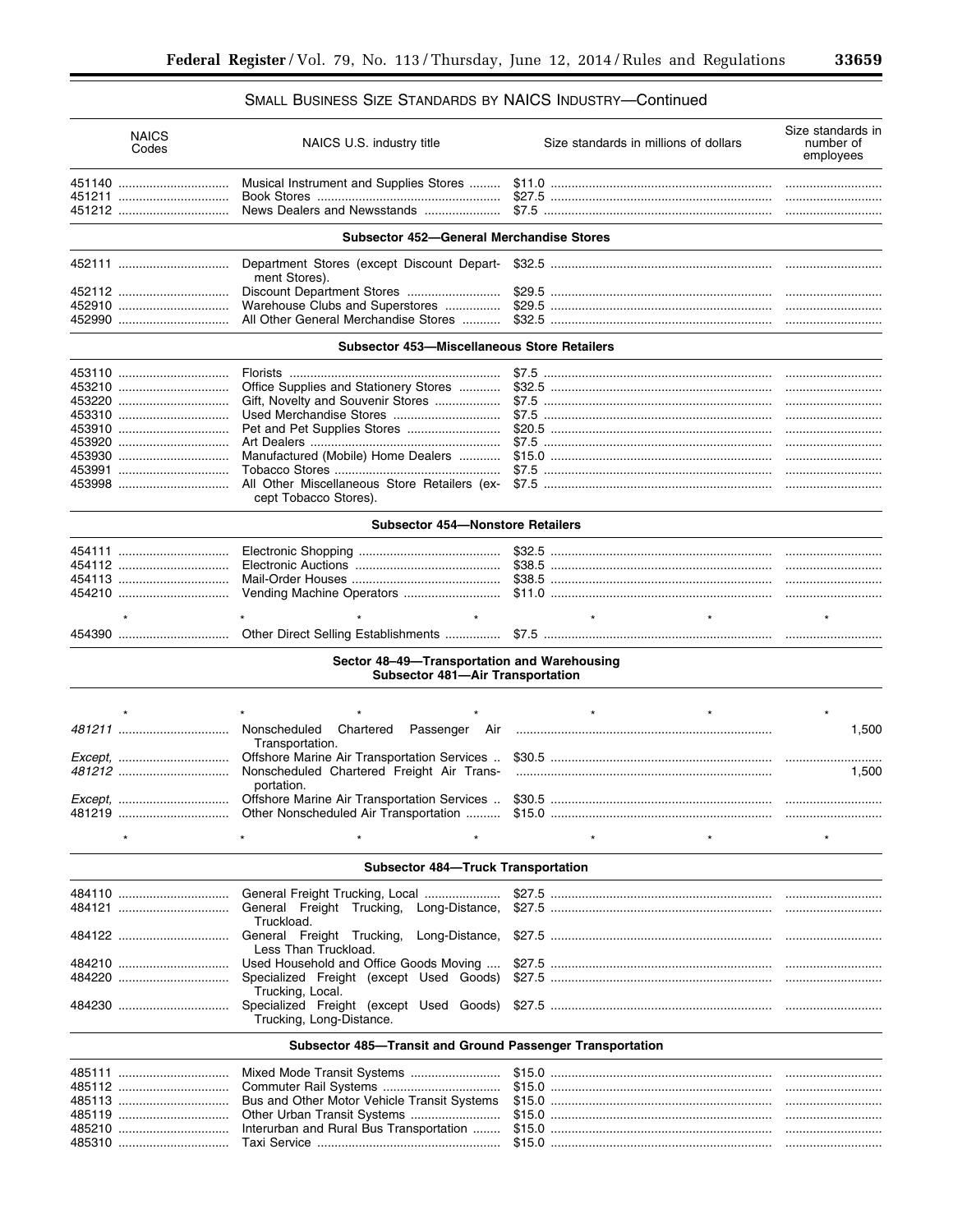$\equiv$ 

٠

# SMALL BUSINESS SIZE STANDARDS BY NAICS INDUSTRY-Continued

| <b>NAICS</b><br>Codes | NAICS U.S. industry title                                                                    | Size standards in millions of dollars | Size standards in<br>number of<br>employees |
|-----------------------|----------------------------------------------------------------------------------------------|---------------------------------------|---------------------------------------------|
| 485320                |                                                                                              |                                       |                                             |
| 485410                | School and Employee Bus Transportation                                                       |                                       |                                             |
| 485510                |                                                                                              |                                       |                                             |
| 485991                |                                                                                              |                                       |                                             |
|                       | All Other Transit and Ground Passenger<br>Transportation.                                    |                                       |                                             |
|                       | Subsector 486-Pipeline Transportation                                                        |                                       |                                             |
|                       | $^\star$                                                                                     |                                       |                                             |
|                       |                                                                                              |                                       |                                             |
|                       |                                                                                              | $\star$                               |                                             |
|                       |                                                                                              |                                       |                                             |
|                       | Subsector 487-Scenic and Sightseeing Transportation                                          |                                       |                                             |
|                       |                                                                                              |                                       |                                             |
| 487110<br>487210      | Scenic and Sightseeing Transportation, Land                                                  |                                       |                                             |
| 487990                | Scenic and Sightseeing Transportation, Water<br>Scenic and Sightseeing Transportation, Other |                                       |                                             |
|                       |                                                                                              |                                       |                                             |
|                       | Subsector 488-Support Activities for Transportation                                          |                                       |                                             |
|                       |                                                                                              |                                       |                                             |
|                       |                                                                                              |                                       |                                             |
| 488190                | Other Support Activities for Air Transportation                                              |                                       |                                             |
| 488210                | Support Activities for Rail Transportation                                                   |                                       |                                             |
| 488310<br>488320      | Port and Harbor Operations                                                                   |                                       |                                             |
|                       | Navigational Services to Shipping                                                            |                                       |                                             |
| 488390                | Other Support Activities for Water Transpor-                                                 |                                       |                                             |
|                       | tation.                                                                                      |                                       |                                             |
| 488410                |                                                                                              |                                       |                                             |
| 488490                | Other Support Activities for Road Transpor-<br>tation.                                       |                                       |                                             |
| 488510                | Freight Transportation Arrangement <sup>10</sup>                                             |                                       |                                             |
| Except,               | Non-Vessel Owning Common Carriers and<br>Household Goods Forwarders.                         |                                       |                                             |
|                       |                                                                                              |                                       |                                             |
|                       | All Other Support Activities for Transportation                                              |                                       |                                             |
|                       | Subsector 491-Postal Service                                                                 |                                       |                                             |
|                       |                                                                                              |                                       |                                             |
|                       | Subsector 492-Couriers and Messengers                                                        |                                       |                                             |
|                       |                                                                                              |                                       |                                             |
|                       |                                                                                              |                                       |                                             |
|                       |                                                                                              |                                       |                                             |
|                       | Subsector 493-Warehousing and Storage                                                        |                                       |                                             |
| 493110                | General Warehousing and Storage                                                              |                                       |                                             |
| 493120                | Refrigerated Warehousing and Storage                                                         |                                       |                                             |
| 493130                | Farm Product Warehousing and Storage                                                         |                                       |                                             |
| 493190                | Other Warehousing and Storage                                                                |                                       |                                             |
|                       |                                                                                              |                                       |                                             |
|                       | Sector 51-Information<br>Subsector 511—Publishing Industries (except Internet)               |                                       |                                             |
|                       |                                                                                              |                                       |                                             |
|                       |                                                                                              |                                       |                                             |
|                       |                                                                                              |                                       |                                             |
|                       | Subsector 512-Motion Picture and Sound Recording Industries                                  |                                       |                                             |
|                       | Motion Picture and Video Production                                                          |                                       |                                             |
| 512120                | Motion Picture and Video Distribution                                                        |                                       |                                             |
|                       | Motion Picture Theaters (except Drive-Ins)                                                   |                                       |                                             |
|                       |                                                                                              |                                       |                                             |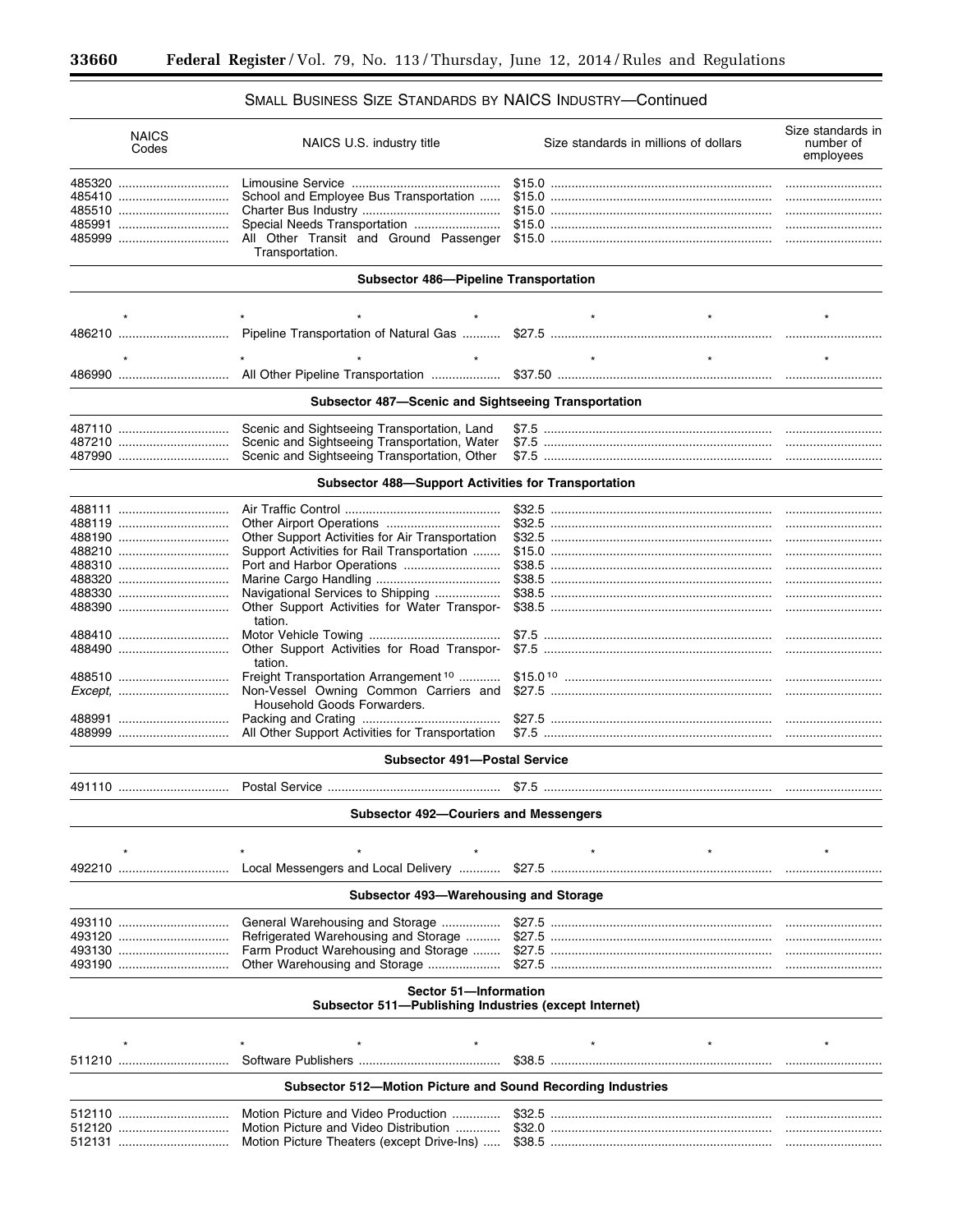# SMALL BUSINESS SIZE STANDARDS BY NAICS INDUSTRY-Continued

| <b>NAICS</b><br>Codes | NAICS U.S. industry title                                                                             | Size standards in millions of dollars | Size standards in<br>number of<br>employees |
|-----------------------|-------------------------------------------------------------------------------------------------------|---------------------------------------|---------------------------------------------|
|                       | Drive-In Motion Picture Theaters<br>Teleproduction and Other Postproduction<br>Services.              |                                       |                                             |
|                       |                                                                                                       |                                       |                                             |
|                       |                                                                                                       |                                       |                                             |
|                       |                                                                                                       |                                       |                                             |
|                       | Subsector 515-Broadcasting (except Internet)                                                          |                                       |                                             |
|                       |                                                                                                       |                                       |                                             |
|                       |                                                                                                       |                                       |                                             |
| 515120                |                                                                                                       |                                       |                                             |
|                       | Subsector 517-Telecommunications                                                                      |                                       |                                             |
|                       |                                                                                                       |                                       |                                             |
| $\star$               | $\star$                                                                                               | $^\star$<br>$\star$                   | $\star$                                     |
|                       |                                                                                                       | $\star$                               |                                             |
|                       |                                                                                                       |                                       |                                             |
|                       | Subsector 518-Data Processing, Hosting, and Related Services                                          |                                       |                                             |
| 518210                | ices.                                                                                                 |                                       |                                             |
|                       | <b>Subsector 519-Other Information Services</b>                                                       |                                       |                                             |
| 519110                |                                                                                                       |                                       |                                             |
| 519120                |                                                                                                       |                                       |                                             |
|                       |                                                                                                       | $\star$                               |                                             |
|                       | Sector 52-Finance and Insurance                                                                       |                                       |                                             |
|                       | Subsector 522-Credit Intermediation and Related Activities                                            |                                       |                                             |
|                       |                                                                                                       |                                       |                                             |
|                       |                                                                                                       |                                       |                                             |
| 522130                |                                                                                                       |                                       |                                             |
| 522190                | Other Depository Credit Intermediation <sup>8</sup>                                                   |                                       |                                             |
| 522210                |                                                                                                       |                                       |                                             |
|                       |                                                                                                       | \$38.5                                |                                             |
|                       |                                                                                                       | \$38.5                                |                                             |
|                       |                                                                                                       |                                       |                                             |
|                       |                                                                                                       |                                       |                                             |
|                       | Secondary Market Financing                                                                            |                                       |                                             |
|                       | All Other Nondepository Credit Intermediation                                                         |                                       |                                             |
| 522310                | Mortgage and Nonmortgage Loan Brokers<br>Financial Transactions Processing, Reserve,                  |                                       |                                             |
| 522390                | and Clearinghouse Activities.<br>Other Activities Related to Credit Intermedi-                        |                                       |                                             |
|                       | ation.                                                                                                |                                       |                                             |
|                       | Subsector 523-Securities, Commodity Contracts, and Other Financial Investments and Related Activities |                                       |                                             |
| 523110                | Investment Banking and Securities Dealing                                                             |                                       |                                             |
| 523120                |                                                                                                       |                                       |                                             |
| 523130                | Commodity Contracts Dealing                                                                           |                                       |                                             |
| 523140                | Commodity Contracts Brokerage                                                                         |                                       |                                             |
| 523210<br>523910      | Securities and Commodity Exchanges                                                                    |                                       |                                             |
|                       |                                                                                                       |                                       |                                             |
| 523920<br>523930      |                                                                                                       |                                       |                                             |
| 523991                | Trust, Fiduciary and Custody Activities                                                               |                                       |                                             |
|                       |                                                                                                       |                                       |                                             |

٠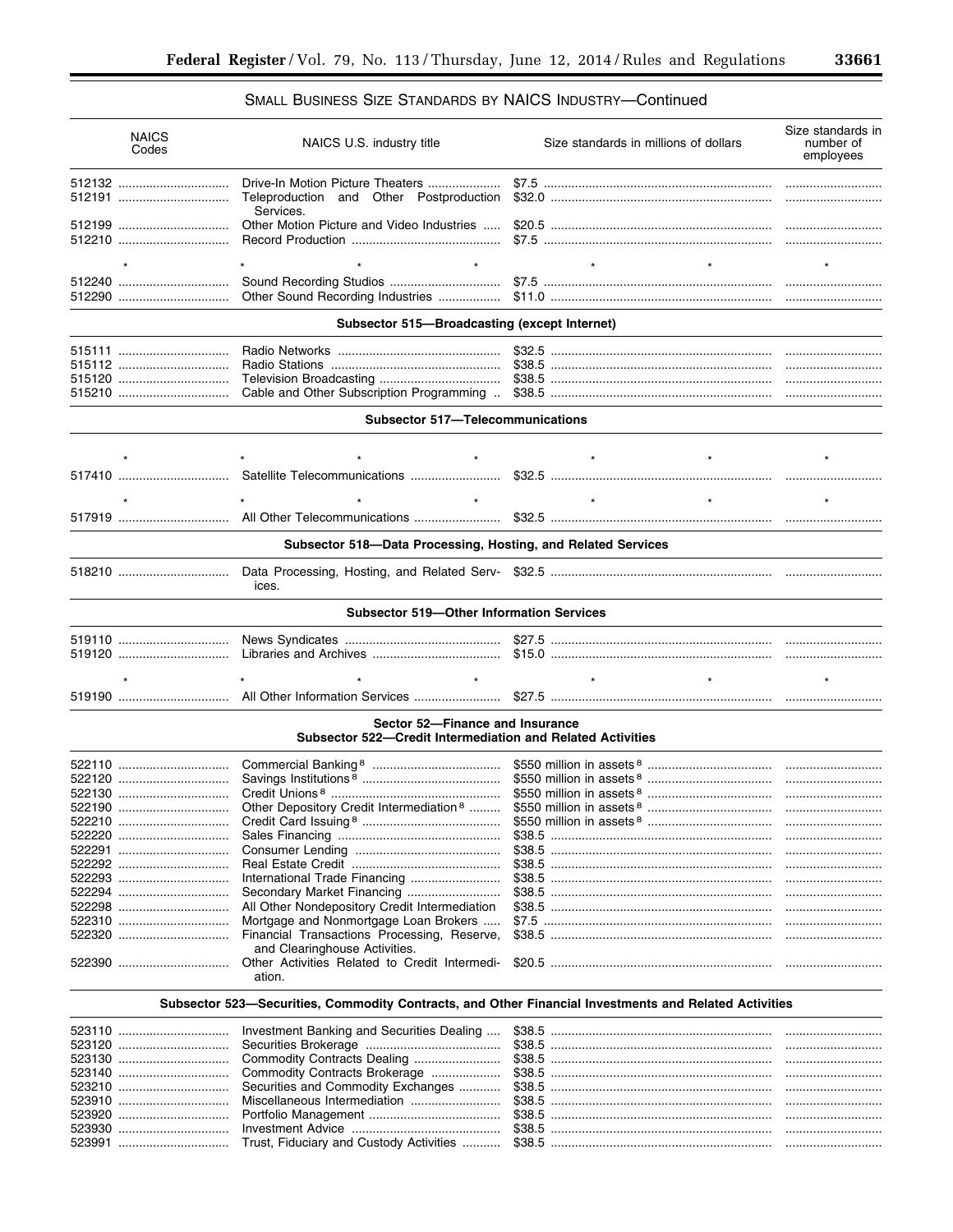$\equiv$ 

÷.

# SMALL BUSINESS SIZE STANDARDS BY NAICS INDUSTRY-Continued

| <b>NAICS</b><br>Codes | NAICS U.S. industry title                                                          | Size standards in millions of dollars | Size standards in<br>number of<br>employees |
|-----------------------|------------------------------------------------------------------------------------|---------------------------------------|---------------------------------------------|
|                       | Miscellaneous Financial Investment Activities                                      |                                       |                                             |
|                       | <b>Subsector 524-Insurance Carriers and Related Activities</b>                     |                                       |                                             |
| 524113                |                                                                                    |                                       |                                             |
|                       | Direct Health and Medical Insurance Carriers                                       |                                       |                                             |
|                       |                                                                                    |                                       |                                             |
|                       |                                                                                    |                                       |                                             |
| 524127                |                                                                                    |                                       |                                             |
|                       | Other Direct Insurance (except Life, Health                                        |                                       |                                             |
|                       | and Medical) Carriers.                                                             |                                       |                                             |
| 524130                |                                                                                    |                                       |                                             |
| 524210                | Insurance Agencies and Brokerages                                                  |                                       |                                             |
| 524291                |                                                                                    |                                       |                                             |
|                       | Third Party Administration of Insurance and                                        |                                       |                                             |
|                       | Pension Funds.                                                                     |                                       |                                             |
| 524298                | All Other Insurance Related Activities                                             |                                       |                                             |
|                       | Subsector 525-Funds, Trusts and Other Financial Vehicles                           |                                       |                                             |
| 525110                |                                                                                    |                                       |                                             |
|                       |                                                                                    |                                       |                                             |
| 525190                |                                                                                    |                                       |                                             |
| 525910                |                                                                                    |                                       |                                             |
| 525920                | Trusts, Estates, and Agency Accounts                                               |                                       |                                             |
| 525990                |                                                                                    |                                       |                                             |
|                       | Sector 53-Real Estate and Rental and Leasing<br>Subsector 531-Real Estate          |                                       |                                             |
|                       | ings <sup>9</sup> .                                                                |                                       |                                             |
|                       | Miniwarehouses) 9.                                                                 |                                       |                                             |
|                       | Lessors of Miniwarehouses and Self Storage<br>Units <sup>9</sup> .                 |                                       |                                             |
| 531190                | Lessors of Other Real Estate Property <sup>9</sup>                                 |                                       |                                             |
| 531210                | Offices of Real Estate Agents and Brokers 10                                       |                                       |                                             |
|                       | Residential Property Managers                                                      |                                       |                                             |
|                       | Nonresidential Property Managers                                                   |                                       |                                             |
| 531320                | Offices of Real Estate Appraisers                                                  |                                       |                                             |
| 531390                | Other Activities Related to Real Estate                                            |                                       |                                             |
|                       | <b>Subsector 532-Rental and Leasing Services</b>                                   |                                       |                                             |
|                       |                                                                                    |                                       |                                             |
|                       |                                                                                    |                                       |                                             |
| 532120                | Truck, Utility Trailer, and RV (Recreational                                       |                                       |                                             |
|                       | Vehicle) Rental and Leasing.                                                       |                                       |                                             |
|                       | Consumer Electronics and Appliances Rental                                         |                                       |                                             |
| 532220                | Formal Wear and Costume Rental                                                     |                                       |                                             |
|                       |                                                                                    |                                       |                                             |
| 532291                | Home Health Equipment Rental                                                       |                                       |                                             |
|                       |                                                                                    |                                       |                                             |
| 532299                | All Other Consumer Goods Rental                                                    |                                       |                                             |
| 532310                |                                                                                    |                                       |                                             |
| 532411                | Commercial Air, Rail, and Water Transpor-                                          |                                       |                                             |
|                       | tation Equipment Rental and Leasing.                                               |                                       |                                             |
| 532412                | Construction, Mining and Forestry Machinery                                        |                                       |                                             |
| 532420                | and Equipment Rental and Leasing.<br>Office Machinery and Equipment Rental and     |                                       |                                             |
|                       | Leasing.                                                                           |                                       |                                             |
| 532490                | Other Commercial and Industrial Machinery<br>and Equipment Rental and Leasing.     |                                       |                                             |
|                       | Subsector 533—Lessors of Nonfinancial Intangible Assets (except Copyrighted Works) |                                       |                                             |
|                       | cept Copyrighted Works).                                                           |                                       |                                             |
|                       |                                                                                    |                                       |                                             |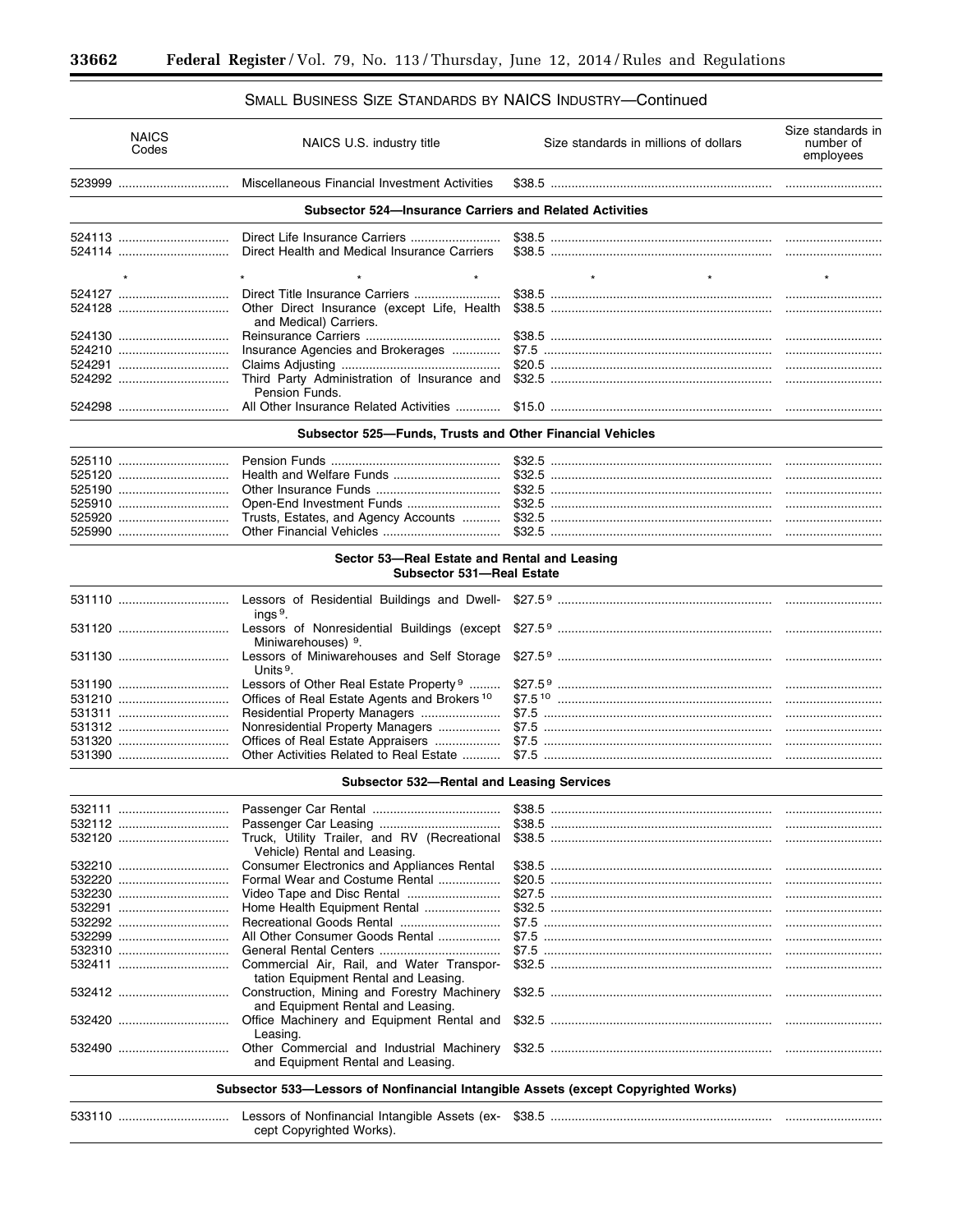٠

# SMALL BUSINESS SIZE STANDARDS BY NAICS INDUSTRY-Continued

| <b>NAICS</b><br>Codes | NAICS U.S. industry title                                                                                                  | Size standards in millions of dollars | Size standards in<br>number of<br>employees |  |  |  |  |
|-----------------------|----------------------------------------------------------------------------------------------------------------------------|---------------------------------------|---------------------------------------------|--|--|--|--|
|                       | Sector 54-Professional, Scientific and Technical Services<br>Subsector 541-Professional, Scientific and Technical Services |                                       |                                             |  |  |  |  |
| 541110                |                                                                                                                            |                                       |                                             |  |  |  |  |
|                       | Title Abstract and Settlement Offices                                                                                      |                                       |                                             |  |  |  |  |
| 541199                |                                                                                                                            |                                       |                                             |  |  |  |  |
|                       | Offices of Certified Public Accountants                                                                                    |                                       |                                             |  |  |  |  |
| 541213                |                                                                                                                            |                                       |                                             |  |  |  |  |
| 541214                |                                                                                                                            |                                       |                                             |  |  |  |  |
| 541219                |                                                                                                                            |                                       |                                             |  |  |  |  |
| 541310                |                                                                                                                            |                                       |                                             |  |  |  |  |
| 541320                | Landscape Architectural Services                                                                                           |                                       |                                             |  |  |  |  |
| 541330                |                                                                                                                            |                                       |                                             |  |  |  |  |
|                       | Military and Aerospace Equipment and Mili-<br>tary Weapons.                                                                |                                       |                                             |  |  |  |  |
|                       | Contracts and Subcontracts for Engineering<br>Services Awarded Under the National En-<br>ergy Policy Act of 1992.          |                                       |                                             |  |  |  |  |
|                       | Marine Engineering and Naval Architecture                                                                                  |                                       |                                             |  |  |  |  |
| 541340                |                                                                                                                            |                                       |                                             |  |  |  |  |
| 541350                |                                                                                                                            |                                       |                                             |  |  |  |  |
| 541360                | Geophysical Surveying and Mapping Services                                                                                 |                                       |                                             |  |  |  |  |
| 541370                | Surveying and Mapping (except Geophysical)<br>Services.                                                                    |                                       |                                             |  |  |  |  |
| 541380                |                                                                                                                            |                                       |                                             |  |  |  |  |
| 541410                |                                                                                                                            |                                       |                                             |  |  |  |  |
| 541420                |                                                                                                                            |                                       |                                             |  |  |  |  |
| 541430                |                                                                                                                            |                                       |                                             |  |  |  |  |
| 541490                | Other Specialized Design Services                                                                                          |                                       |                                             |  |  |  |  |
|                       | Custom Computer Programming Services                                                                                       |                                       |                                             |  |  |  |  |
| 541512                | Computer Systems Design Services                                                                                           |                                       |                                             |  |  |  |  |
| 541513                | Computer Facilities Management Services                                                                                    |                                       |                                             |  |  |  |  |
| 541519                | Other Computer Related Services                                                                                            |                                       |                                             |  |  |  |  |
|                       | Information Technology Value Added Re-<br>sellers <sup>18</sup> .                                                          |                                       | 150 18                                      |  |  |  |  |
| 541611                | Administrative Management and General<br>Management Consulting Services.                                                   |                                       |                                             |  |  |  |  |
| 541612                | Human Resources Consulting Services                                                                                        |                                       |                                             |  |  |  |  |
| 541613                | Marketing Consulting Services                                                                                              |                                       |                                             |  |  |  |  |
|                       | Process, Physical Distribution and Logistics<br><b>Consulting Services.</b>                                                |                                       |                                             |  |  |  |  |
| 541618                | Other Management Consulting Services                                                                                       |                                       |                                             |  |  |  |  |
| 541620                | Environmental Consulting Services                                                                                          |                                       |                                             |  |  |  |  |
| 541690                | Other Scientific and Technical Consulting                                                                                  |                                       |                                             |  |  |  |  |
|                       | Services.                                                                                                                  |                                       |                                             |  |  |  |  |
|                       |                                                                                                                            |                                       |                                             |  |  |  |  |
| 541720                | Sciences and Humanities.                                                                                                   |                                       |                                             |  |  |  |  |
| 541810                |                                                                                                                            |                                       |                                             |  |  |  |  |
| 541820<br>            | Public Relations Agencies                                                                                                  |                                       |                                             |  |  |  |  |
| 541830                |                                                                                                                            |                                       |                                             |  |  |  |  |
| 541840                |                                                                                                                            |                                       |                                             |  |  |  |  |
| 541850                |                                                                                                                            |                                       |                                             |  |  |  |  |
| 541860                |                                                                                                                            |                                       |                                             |  |  |  |  |
| 541870                | Advertising Material Distribution Services                                                                                 |                                       |                                             |  |  |  |  |
| 541890                | Other Services Related to Advertising                                                                                      |                                       |                                             |  |  |  |  |
| 541910                | Marketing Research and Public Opinion Poll-<br>ing.                                                                        |                                       |                                             |  |  |  |  |
| 541921                |                                                                                                                            |                                       |                                             |  |  |  |  |
| 541922                |                                                                                                                            |                                       |                                             |  |  |  |  |
| 541930                | Translation and Interpretation Services                                                                                    |                                       |                                             |  |  |  |  |
| 541940                |                                                                                                                            |                                       |                                             |  |  |  |  |
| 541990                | All Other Professional, Scientific and Tech-                                                                               |                                       |                                             |  |  |  |  |
|                       | nical Services.                                                                                                            |                                       |                                             |  |  |  |  |

Sector 55-Management of Companies and Enterprises<br>Subsector 551-Management of Companies and Enterprises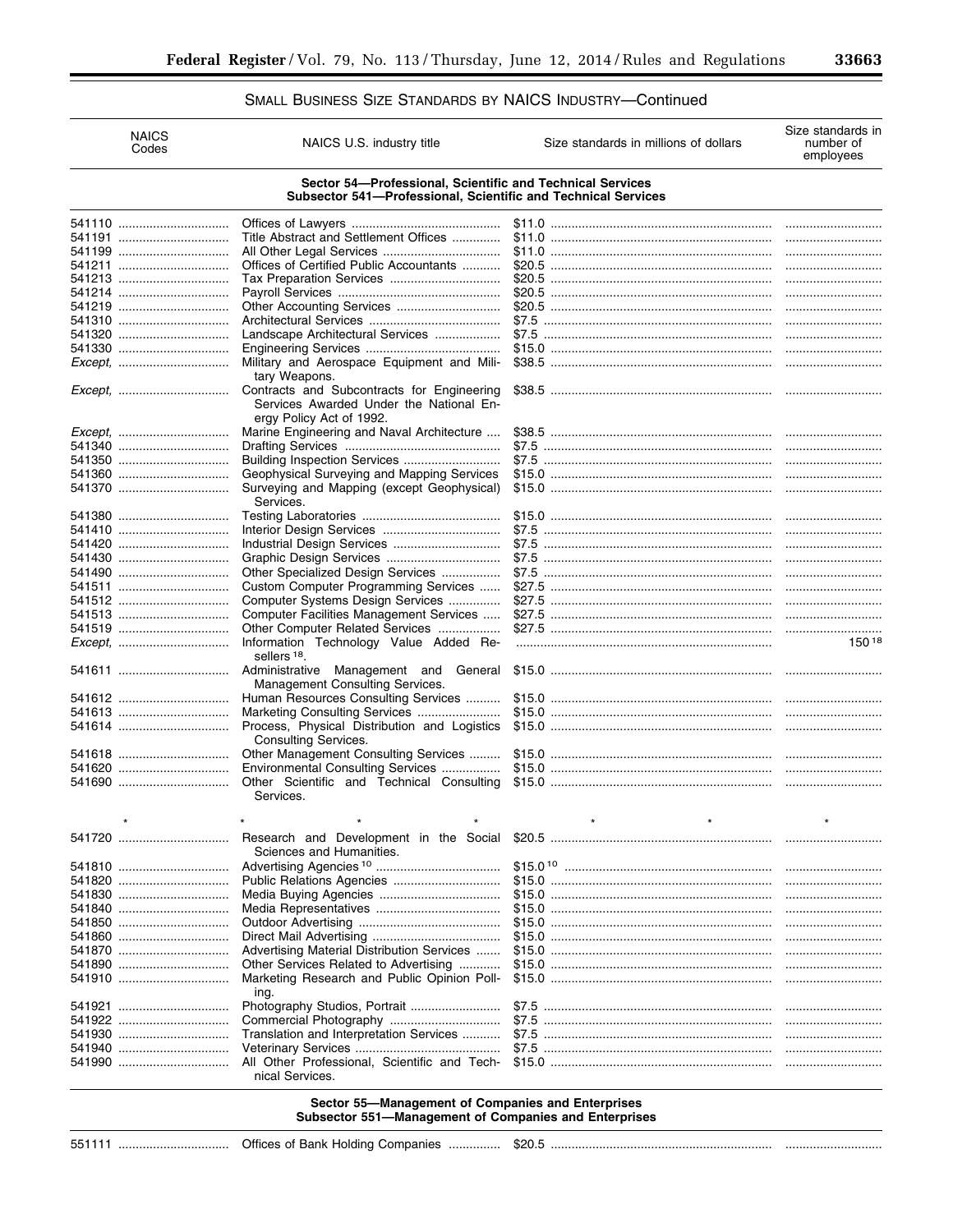۳

# SMALL BUSINESS SIZE STANDARDS BY NAICS INDUSTRY-Continued

| <b>NAICS</b><br>Codes | NAICS U.S. industry title                                                                                                            | Size standards in millions of dollars | Size standards in<br>number of<br>employees |
|-----------------------|--------------------------------------------------------------------------------------------------------------------------------------|---------------------------------------|---------------------------------------------|
|                       |                                                                                                                                      |                                       |                                             |
|                       | Sector 56-Administrative and Support, Waste Management and Remediation Services<br>Subsector 561-Administrative and Support Services |                                       |                                             |
|                       |                                                                                                                                      |                                       |                                             |
| 561210                |                                                                                                                                      |                                       |                                             |
|                       | Employment Placement Agencies                                                                                                        |                                       |                                             |
| 561312                |                                                                                                                                      |                                       |                                             |
| 561320                |                                                                                                                                      |                                       |                                             |
| 561330                | Professional Employer Organizations                                                                                                  |                                       |                                             |
| 561410                | Document Preparation Services                                                                                                        |                                       |                                             |
| 561421                | Telephone Answering Services                                                                                                         |                                       |                                             |
| 561422                | Telemarketing Bureaus and Other contact                                                                                              |                                       |                                             |
|                       | Centers.                                                                                                                             |                                       |                                             |
|                       |                                                                                                                                      |                                       |                                             |
| 561431                |                                                                                                                                      |                                       |                                             |
| 561439                | Other Business Service Centers (including<br>Copy Shops).                                                                            |                                       |                                             |
| 561440                |                                                                                                                                      |                                       |                                             |
| 561450                |                                                                                                                                      |                                       |                                             |
| 561491                |                                                                                                                                      |                                       |                                             |
| 561492                | Court Reporting and Stenotype Services                                                                                               |                                       |                                             |
| 561499                | All Other Business Support Services                                                                                                  |                                       |                                             |
| 561510                |                                                                                                                                      |                                       |                                             |
| 561520                |                                                                                                                                      |                                       |                                             |
| 561591                | Convention and Visitors Bureaus                                                                                                      |                                       |                                             |
| 561599                | All Other Travel Arrangement and Reserva-                                                                                            |                                       |                                             |
|                       | tion Services.                                                                                                                       |                                       |                                             |
|                       |                                                                                                                                      |                                       |                                             |
|                       | Security Guards and Patrol Services                                                                                                  |                                       |                                             |
|                       |                                                                                                                                      |                                       |                                             |
|                       | Security Systems Services (except Lock-<br>smiths).                                                                                  |                                       |                                             |
|                       |                                                                                                                                      |                                       |                                             |
|                       | Exterminating and Pest Control Services                                                                                              |                                       |                                             |
| 561720                |                                                                                                                                      |                                       |                                             |
| 561730                |                                                                                                                                      |                                       |                                             |
| 561740                | Carpet and Upholstery Cleaning Services                                                                                              |                                       |                                             |
|                       |                                                                                                                                      |                                       |                                             |
| 561790                | Other Services to Buildings and Dwellings                                                                                            |                                       |                                             |
| 561910                | Packaging and Labeling Services                                                                                                      |                                       |                                             |
| 561920                | Convention and Trade Show Organizers <sup>10</sup>                                                                                   |                                       |                                             |
| 561990                |                                                                                                                                      |                                       |                                             |

### Subsector 562-Waste Management and Remediation Services

|  | Disposal. |  |
|--|-----------|--|
|  |           |  |
|  |           |  |
|  |           |  |
|  |           |  |
|  |           |  |
|  | Services. |  |

### Sector 61-Educational Services **Subsector 611-Educational Services**

| Schools.  |  |
|-----------|--|
| Training. |  |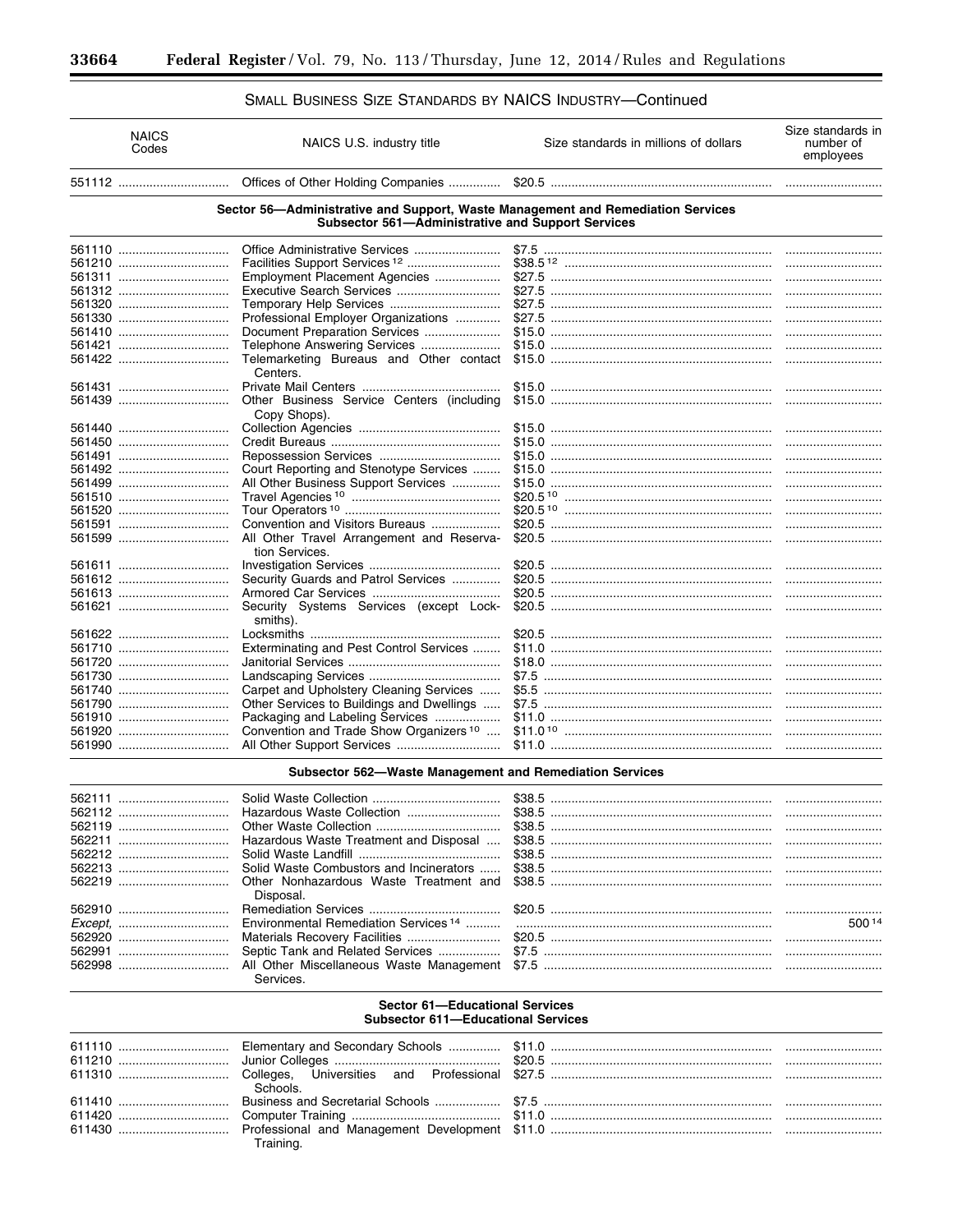$\equiv$ 

# SMALL BUSINESS SIZE STANDARDS BY NAICS INDUSTRY-Continued

|        | <b>NAICS</b><br>Codes | NAICS U.S. industry title                                                                    |        | Size standards in millions of dollars | Size standards in<br>number of<br>employees |
|--------|-----------------------|----------------------------------------------------------------------------------------------|--------|---------------------------------------|---------------------------------------------|
|        |                       | Cosmetology and Barber Schools                                                               |        |                                       |                                             |
|        |                       |                                                                                              |        |                                       |                                             |
|        |                       |                                                                                              |        |                                       |                                             |
|        |                       | Other Technical and Trade Schools                                                            |        |                                       |                                             |
|        |                       |                                                                                              |        |                                       |                                             |
|        |                       |                                                                                              |        |                                       |                                             |
|        | 611620                | Sports and Recreation Instruction                                                            |        |                                       |                                             |
|        | 611630                |                                                                                              |        |                                       |                                             |
|        |                       | Exam Preparation and Tutoring                                                                |        |                                       |                                             |
|        | 611692                |                                                                                              |        |                                       |                                             |
|        |                       | All Other Miscellaneous Schools and Instruc-<br>tion.                                        |        |                                       |                                             |
|        |                       | Educational Support Services                                                                 |        |                                       |                                             |
|        |                       | Sector 62-Health Care and Social Assistance<br>Subsector 621-Ambulatory Health Care Services |        |                                       |                                             |
|        |                       |                                                                                              |        |                                       |                                             |
|        |                       | Specialists).                                                                                |        |                                       |                                             |
|        |                       | Offices of Physicians, Mental Health Special-<br>ists.                                       |        |                                       |                                             |
|        |                       |                                                                                              |        |                                       |                                             |
|        | 621310                |                                                                                              |        |                                       |                                             |
|        | 621320                |                                                                                              |        |                                       |                                             |
|        | 621330                | Offices of Mental Health Practitioners (except<br>Physicians).                               |        |                                       |                                             |
|        | 621340                | Offices of Physical, Occupational and Speech<br>Therapists and Audiologists.                 |        |                                       |                                             |
|        | 621391                |                                                                                              |        |                                       |                                             |
|        | 621399                | Offices of All Other Miscellaneous Health<br>Practitioners.                                  |        |                                       |                                             |
|        | 621410                |                                                                                              |        |                                       |                                             |
|        | 621420                | Outpatient Mental Health and Substance<br>Abuse Centers.                                     |        |                                       |                                             |
|        | 621491                |                                                                                              |        |                                       |                                             |
|        | 621492                |                                                                                              |        |                                       |                                             |
|        | 621493                | Freestanding Ambulatory Surgical and Emer-<br>gency Centers.                                 |        |                                       |                                             |
| 621498 |                       | All Other Outpatient Care Centers                                                            | \$20.5 |                                       |                                             |
|        |                       |                                                                                              | \$32.5 |                                       |                                             |
|        |                       |                                                                                              |        |                                       |                                             |
|        |                       |                                                                                              |        |                                       |                                             |
|        | 621910                |                                                                                              |        |                                       |                                             |
|        |                       |                                                                                              |        |                                       |                                             |
|        |                       | All Other Miscellaneous Ambulatory Health<br>Care Services.                                  |        |                                       |                                             |
|        |                       | Subsector 622-Hospitals                                                                      |        |                                       |                                             |
|        | 622110                | General Medical and Surgical Hospitals                                                       |        |                                       |                                             |
|        |                       | Psychiatric and Substance Abuse Hospitals                                                    |        |                                       |                                             |
|        | 622310                | Specialty (except Psychiatric and Substance                                                  |        |                                       |                                             |
|        |                       | Abuse) Hospitals.                                                                            |        |                                       |                                             |
|        |                       | Subsector 623—Nursing and Residential Care Facilities                                        |        |                                       |                                             |
|        | 623110                | Nursing Care Facilities (Skilled Nursing Facili-<br>ties).                                   |        |                                       |                                             |
|        | 623210                | Disability Facilities.                                                                       |        |                                       |                                             |
|        |                       | Residential Mental Health and Substance<br>Abuse Facilities.                                 |        |                                       |                                             |
|        |                       | Continuing Care Retirement Communities                                                       |        |                                       |                                             |
|        |                       | Assisted Living Facilities for the Elderly                                                   |        |                                       |                                             |
|        | 623990                | Other Residential Care Facilities                                                            |        |                                       |                                             |
|        |                       | <b>Subsector 624–Social Assistance</b>                                                       |        |                                       |                                             |
|        |                       |                                                                                              |        |                                       |                                             |
|        | 624110<br>624120      | abilities.                                                                                   |        |                                       |                                             |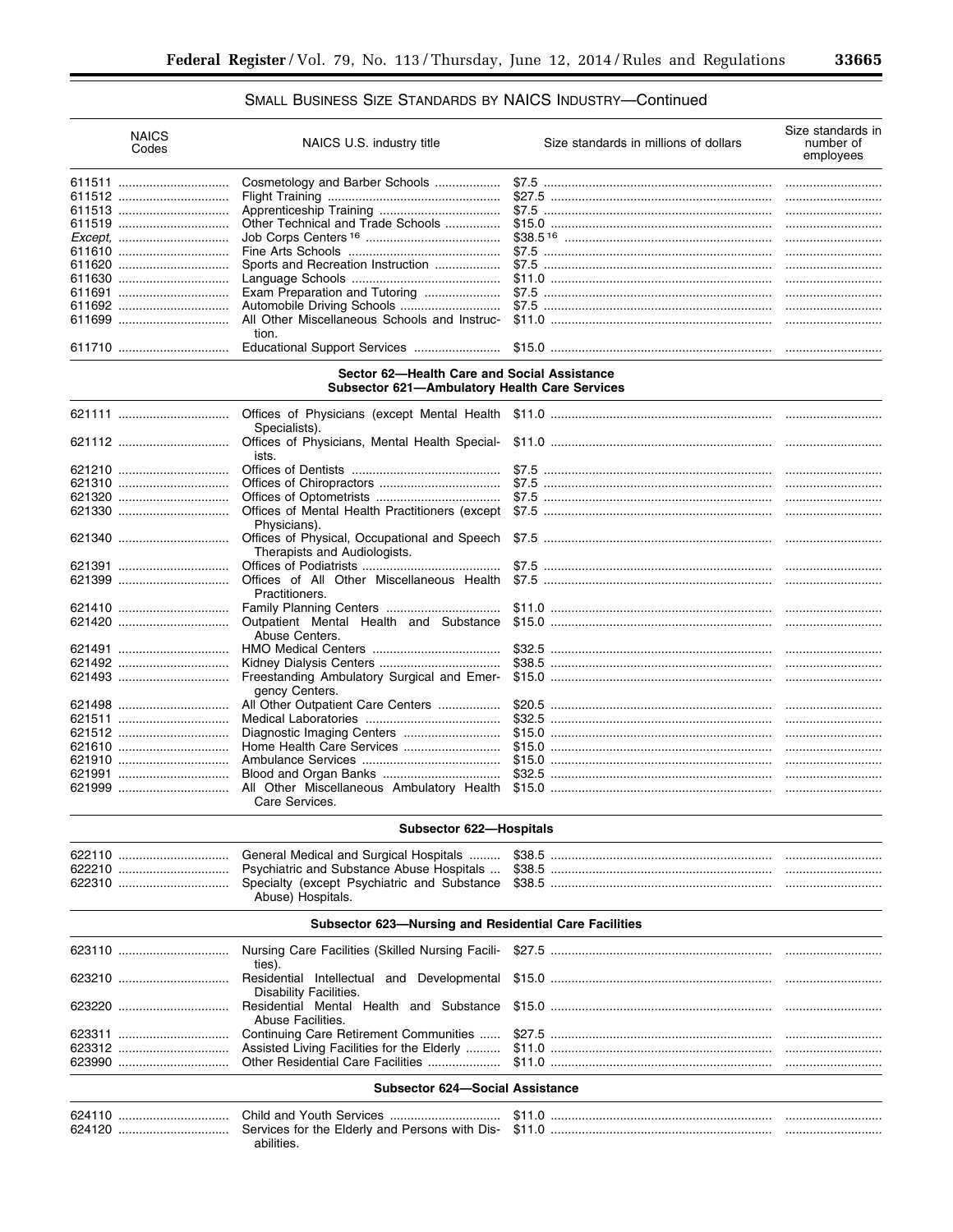# SMALL BUSINESS SIZE STANDARDS BY NAICS INDUSTRY-Continued

| <b>NAICS</b><br>Codes | NAICS U.S. industry title | Size standards in millions of dollars | Size standards in<br>number of<br>employees |
|-----------------------|---------------------------|---------------------------------------|---------------------------------------------|
|                       |                           |                                       |                                             |
|                       |                           |                                       |                                             |
|                       |                           |                                       |                                             |
|                       |                           |                                       |                                             |
|                       |                           |                                       |                                             |
|                       |                           |                                       |                                             |
|                       |                           |                                       |                                             |

### Sector 71-Arts, Entertainment and Recreation Subsector 711-Performing Arts, Spectator Sports and Related Industries

| Similar Events with Facilities.        |  |
|----------------------------------------|--|
| Similar Events without Facilities.     |  |
| Entertainers and Other Public Figures. |  |
|                                        |  |
|                                        |  |

### Subsector 712-Museums, Historical Sites and Similar Institutions

|        | Museum                                      |       |  |
|--------|---------------------------------------------|-------|--|
| 712120 | <b>Historical Sites</b>                     |       |  |
| 712130 | Zoos and Botanical Gardens                  | -92.  |  |
| 712100 | Nature Parks and Other Similar Institutions | \$7.5 |  |

#### Subsector 713-Amusement, Gambling and Recreation Industries

| tries. |  |
|--------|--|

### Sector 72-Accommodation and Food Services Subsector 721-Accommodation

| grounds.      |  |
|---------------|--|
| Campgrounds). |  |
|               |  |

#### Subsector 722-Food Services and Drinking Places

|--|--|--|--|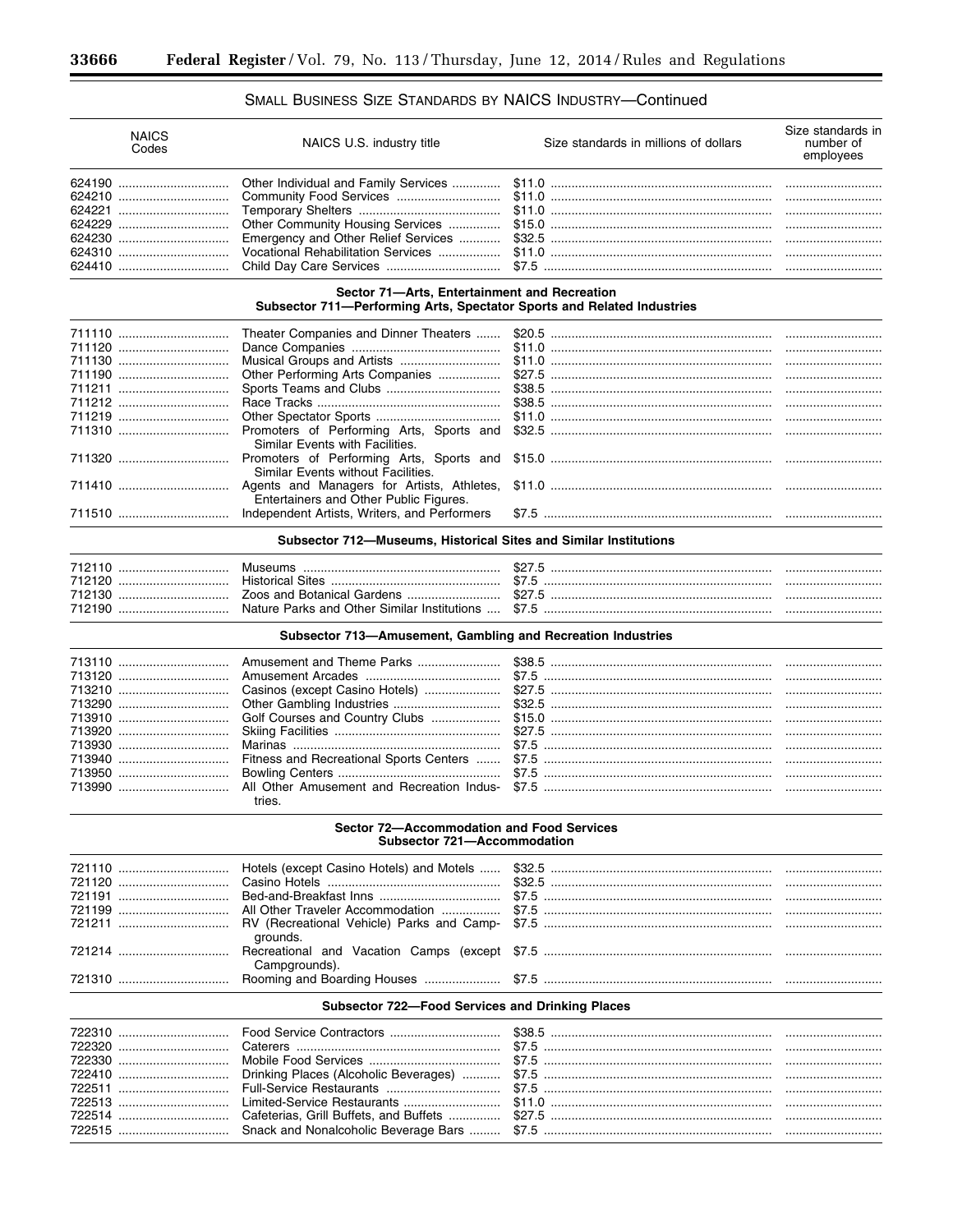# SMALL BUSINESS SIZE STANDARDS BY NAICS INDUSTRY-Continued

| <b>NAICS</b><br>Codes | NAICS U.S. industry title                                                                       | Size standards in millions of dollars | Size standards in<br>number of<br>employees |
|-----------------------|-------------------------------------------------------------------------------------------------|---------------------------------------|---------------------------------------------|
|                       | Sector 81-Other Services (Except Public Administration)<br>Subsector 811-Repair and Maintenance |                                       |                                             |
|                       |                                                                                                 |                                       |                                             |
|                       | Automotive Exhaust System Repair                                                                |                                       |                                             |
|                       | Automotive Transmission Repair                                                                  |                                       |                                             |
|                       | Other Automotive Mechanical and Electrical<br>Repair and Maintenance.                           |                                       |                                             |
|                       | Automotive Body, Paint and Interior Repair<br>and Maintenance.                                  |                                       |                                             |
|                       | Automotive Glass Replacement Shops                                                              |                                       |                                             |
|                       | Automotive Oil Change and Lubrication Shops                                                     |                                       |                                             |
|                       |                                                                                                 |                                       |                                             |
|                       | All Other Automotive Repair and Maintenance                                                     |                                       |                                             |
|                       | Consumer Electronics Repair and Mainte-<br>nance.                                               |                                       |                                             |
|                       | Computer and Office Machine Repair and<br>Maintenance.                                          |                                       |                                             |
|                       | tenance.                                                                                        |                                       |                                             |
|                       | pair and Maintenance.                                                                           |                                       |                                             |
|                       | Equipment (except Automotive and Elec-<br>tronic) Repair and Maintenance.                       |                                       |                                             |
|                       | Maintenance.                                                                                    |                                       |                                             |
|                       | Appliance Repair and Maintenance                                                                |                                       |                                             |
| 811420                | Reupholstery and Furniture Repair                                                               |                                       |                                             |
| 811430                | Footwear and Leather Goods Repair                                                               |                                       |                                             |
| 811490                | Other Personal and Household Goods Repair<br>and Maintenance.                                   |                                       |                                             |

# Subsector 812-Personal and Laundry Services

| Diet and Weight Reducing Centers        |  |
|-----------------------------------------|--|
|                                         |  |
| Funeral Homes and Funeral Services      |  |
|                                         |  |
| Coin-Operated Laundries and Drycleaners |  |
| Coin-Operated).                         |  |
|                                         |  |
|                                         |  |
| Pet Care (except Veterinary) Services   |  |
| One-Hour).                              |  |
|                                         |  |
|                                         |  |
|                                         |  |
|                                         |  |

# Subsector 813-Religious, Grantmaking, Civic, Professional and Similar Organizations

| nizations. |  |
|------------|--|
|            |  |
|            |  |
|            |  |
|            |  |
|            |  |
|            |  |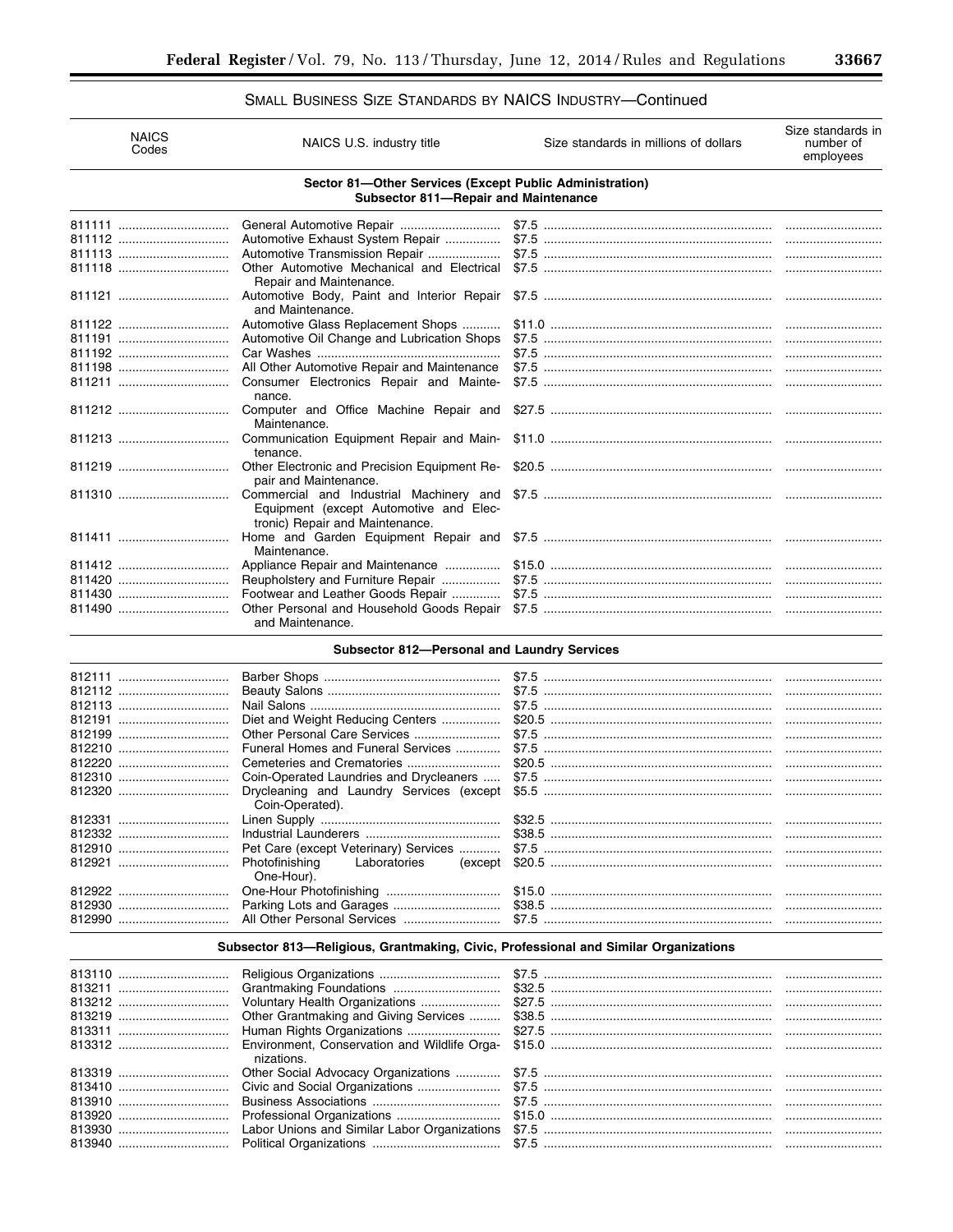# SMALL BUSINESS SIZE STANDARDS BY NAICS INDUSTRY—Continued

| <b>NAICS</b><br>Codes | NAICS U.S. industry title |  |                                              | Size standards in millions of dollars | Size standards in<br>number of<br>employees |         |
|-----------------------|---------------------------|--|----------------------------------------------|---------------------------------------|---------------------------------------------|---------|
| 813990                | tions).                   |  | Professional, Labor, and Political Organiza- |                                       |                                             |         |
|                       |                           |  |                                              |                                       |                                             | $\star$ |

#### **Footnotes**

\* \* \* \* \*

2. *NAICS code 237990*—Dredging: To be considered small for purposes of Government procurement, a firm must perform at least 40 percent of the volume dredged with its own equipment or equipment owned by another small dredging concern.

\* \* \* \* \*

8. *NAICS codes 522110, 522120, 522130, 522190, and 522210*—A financial institution's assets are determined by averaging the assets reported on its four quarterly financial statements for the preceding year. ''Assets'' for the purposes of this size standard means the assets defined according to the Federal Financial Institutions Examination Council 041 call report form for NAICS codes 522110, 522120, 522190, and 522210 and the National Credit Union Administration 5300 call report form for NAICS code 522130.

9. *NAICS codes 531110, 531120, 531130, and 531190*—Leasing of Building Space to the Federal Government by Owners: For Government procurement, a size standard of \$38.5 million in gross receipts applies to the owners of building space leased to the Federal Government. The standard does not apply to an agent.

*10. NAICS codes 488510 (part), 531210, 541810, 561510, 561520, and 561920*—As measured by total revenues, but excluding funds received in trust for an unaffiliated third party, such as bookings or sales subject to commissions. The commissions received are included as revenue.

# 12. *NAICS code 561210*—Facilities Support Services:

\* \* \* \* \*

(a) If one or more activities of Facilities Support Services as defined in paragraph (b) (below in this footnote) can be identified with a specific industry and that industry accounts for 50% or more of the value of an entire procurement, then the proper classification of the procurement is that of the specific industry, not Facilities Support Services.

(b) ''Facilities Support Services'' requires the performance of three or more separate activities in the areas of services or specialty trade contractors industries. If services are performed, these service activities must each be in a separate NAICS industry. If the procurement requires the use of specialty trade contractors (plumbing, painting, plastering, carpentry, etc.), all such specialty trade contractors activities are considered a single activity and classified as ''Building and Property Specialty Trade Services. Since" Building and Property Specialty

Trade Services'' is only one activity, two additional activities of separate NAICS industries are required for a procurement to be classified as ''Facilities Support Services.''

13. *NAICS code 238990*—Building and Property Specialty Trade Services:

If a procurement requires the use of multiple specialty trade contractors (*i.e.,*  plumbing, painting, plastering, carpentry, etc.), and no specialty trade accounts for 50% or more of the value of the procurement, all such specialty trade contractors activities are considered a single activity and classified as Building and Property Specialty Trade Services.

14. *NAICS code 562910*—Environmental Remediation Services:

(a) For SBA assistance as a small business concern in the industry of Environmental Remediation Services, other than for Government procurement, a concern must be engaged primarily in furnishing a range of services for the remediation of a contaminated environment to an acceptable condition including, but not limited to, preliminary assessment, site inspection, testing, remedial investigation, feasibility studies, remedial design, containment, remedial action, removal of contaminated materials, storage of contaminated materials and security and site closeouts. If one of such activities accounts for 50 percent or more of a concern's total revenues, employees, or other related factors, the concern's primary industry is that of the particular industry and not the Environmental Remediation Services Industry.

(b) For purposes of classifying a Government procurement as Environmental Remediation Services, the general purpose of the procurement must be to restore or directly support the restoration of a contaminated environment (such as preliminary assessment, site inspection, testing, remedial investigation, feasibility studies, remedial design, remediation services, containment, removal of contaminated materials or security and site closeouts), although the general purpose of the procurement need not necessarily include remedial actions. Also, the procurement must be composed of activities in three or more separate industries with separate NAICS codes or, in some instances (*e.g.,* engineering), smaller components of NAICS codes with separate and distinct size standards. These activities may include, but are not limited to, separate activities in industries such as: Heavy Construction; Special Trade Contractors; Engineering Services; Architectural Services; Management Consulting Services; Hazardous and Other Waster Collection; Remediation

Services; Testing Laboratories; and Research and Development in the Physical, Engineering, and Life Sciences. If any activity in the procurement can be identified with a separate NAICS code, or component of a code with a separate distinct size standard, and that industry accounts for 50 percent or more of the value of the entire procurement, then the proper size standard is the one for that particular industry, and not the Environmental Remediation Service size standard.

15. *Subsector 483*—Water Transportation— Offshore Marine Services: The applicable size standard shall be \$30.5 million for firms furnishing specific transportation services to concerns engaged in offshore oil and/or natural gas exploration, drilling production, or marine research; such services encompass passenger and freight transportation, anchor handling, and related logistical services to and from the work site or at sea.

16. *NAICS code 611519*—Job Corps Centers. For classifying a Federal procurement, the purpose of the solicitation must be for the management and operation of a U.S. Department of Labor Job Corps Center. The activities involved include admissions activities, life skills training, educational activities, comprehensive career preparation activities, career development activities, career transition activities, as well as the management and support functions and services needed to operate and maintain the facility. For SBA assistance as a small business concern, other than for Federal Government procurements, a concern must be primarily engaged in providing the services to operate and maintain Federal Job Corps Centers.

17. *NAICS code 115310*—Support Activities for Forestry—Forest Fire Suppression and Fuels Management Services are two components of Support Activities for Forestry. Forest Fire Suppression includes establishments which provide services to fight forest fires. These firms usually have fire-fighting crews and equipment. Fuels Management Services firms provide services to clear land of hazardous materials that would fuel forest fires. The treatments used by these firms may include prescribed fire, mechanical removal, establishing fuel breaks, thinning, pruning, and piling.

18. *NAICS code 541519*—An Information Technology Value Added Reseller provides a total solution to information technology acquisitions by providing multi-vendor hardware and software along with significant services. Significant value added services consist of, but are not limited to, configuration consulting and design, systems integration, installation of multi-vendor